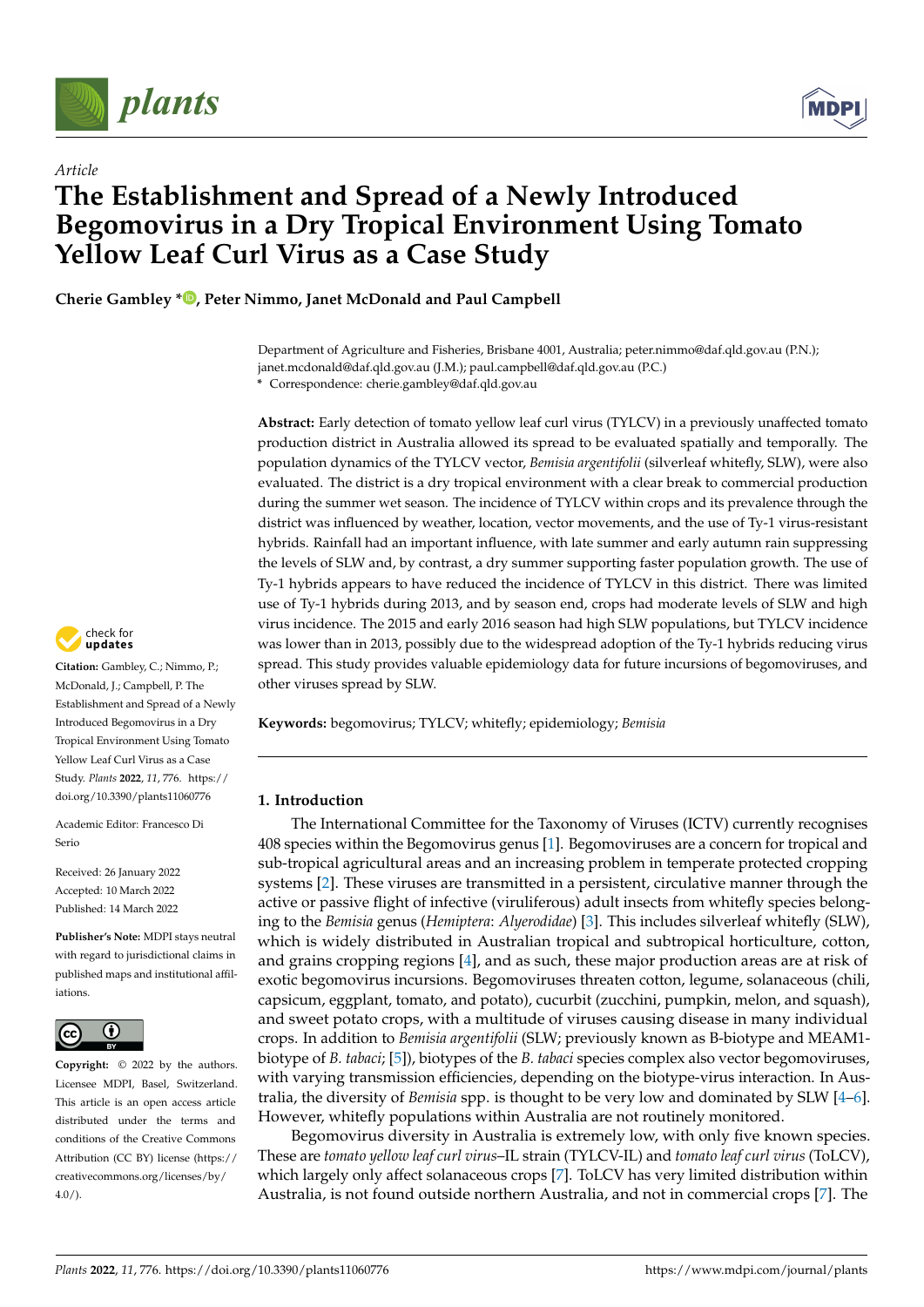remaining three species are *sweet potato leaf curl virus* (SPLCV) which affects sweet potato crops, *Abutilon mosaic virus* (AbMV), and *honeysuckle yellow vein mosaic virus* (HYVMV) [\[7\]](#page-11-6), and these species don't infect tomato. SPLCV is not widespread in Australia and does not cause economic impacts. AbMV is used in the ornamental industry to produce variegated Chinese lantern plants and is no longer whitefly transmissible [\[8\]](#page-11-7). Similarly, HYVMV does not cause economic damage in Australia, although it is reported to cause tomato disease in Japan [\[9\]](#page-11-8). There are also no known detections of DNA-beta satellites in Australia [\[7\]](#page-11-6).

Globally, in regions with a high diversity of begomoviruses, particularly where the viruses have common hosts, recombination between different individual virus species can occur and give rise to a new virus species with an altered host range. This makes control and management of the diseases a constant challenge, particularly if control is dependent on host resistance. The threat to Australia posed by begomovirus incursions is substantial, and its possible viruliferous whiteflies could be blown into northern Australia from other countries. Timor Leste and Papua New Guinea are known to have begomoviruses exotic to Australia [\[10\]](#page-11-9). The consensus on the long-distance movement of begomoviruses, including between countries or within countries, is due to the movement of infected plant material or viruliferous insect vectors [\[11–](#page-11-10)[19\]](#page-12-0).

TYLCV is highly destructive to tomato crops wherever it occurs [\[20\]](#page-12-1). TYLCV-Israel (TYCLV-IL) was first detected in Australia in 2006 [\[7\]](#page-11-6) and was restricted to tomato production areas in the sub-tropical areas of southeast Queensland until 2011. At this time, TYLCV-IL moved to a dry tropical production area in northern Queensland, where it again caused significant economic impact [\[21\]](#page-12-2). The introduction of TYLCV into this new district is thought to be via infected seedlings from southeast Queensland. Locally produced seedlings are typically used in the dry tropics, however, in June 2010, 5–7 million seedlings were lost due to a poisoning incident at the local nursery [\(https:](https://www.abc.net.au/news/2010-07-06/seedling-sabotage-devastates-farmers/894442) [//www.abc.net.au/news/2010-07-06/seedling-sabotage-devastates-farmers/894442;](https://www.abc.net.au/news/2010-07-06/seedling-sabotage-devastates-farmers/894442) accessed on 24 January 2022). As a direct consequence, late-season plantings of 2010 seedlings were unavailable locally, and a large volume was sourced from districts where TYLCV was common. Diagnostics samples sent from the district in early 2011 confirmed the presence of TYLCV-IL.

Although host resistance, through the *Ty-1* resistance gene, helps reduce economic losses from TYLCV, there are few other known resistance genes to other begomovirus species, thus it is unlikely that host resistance will be available if new begomoviruses are introduced into Australia. Consequently, it was important to understand how begomoviruses establish and spread to mitigate losses from potential future incursions. The early detection of TYLCV in a commercial production district allowed investigation of the establishment and spread of this virus in a newly affected area. Furthermore, unlike the southeast, the dry tropical environment has a clear break in cropping due to the annual wet season, and the district is limited in alternative weed and crop hosts of the virus over this break [\[21\]](#page-12-2). These factors simplified analyses of spatial and temporal virus spread as compared to other production districts, which have a continual and varied host presence.

This paper describes the epidemiology of TYLCV in commercial tomato crops grown in a dry tropical environment over a four-year period soon after its introduction into the region. It also describes the environmental factors influencing whitefly populations, particularly rainfall.

#### **2. Results**

#### *2.1. TYLCV Genetic Diversity*

Potential change in virus diversity was monitored by whole genome sequencing of reference TYLCV isolates collected in the Bowen district in 2011, 2013, and 2015. There was very little diversity in the TYLCV genome from these sequenced isolates. Between the 2011 and later isolates, there was 99.6% similarity, and between 2013 and 2015, 99.8%. All three isolates were 98.5% identical to the initial 2006 Brisbane isolate of TYLCV-IL.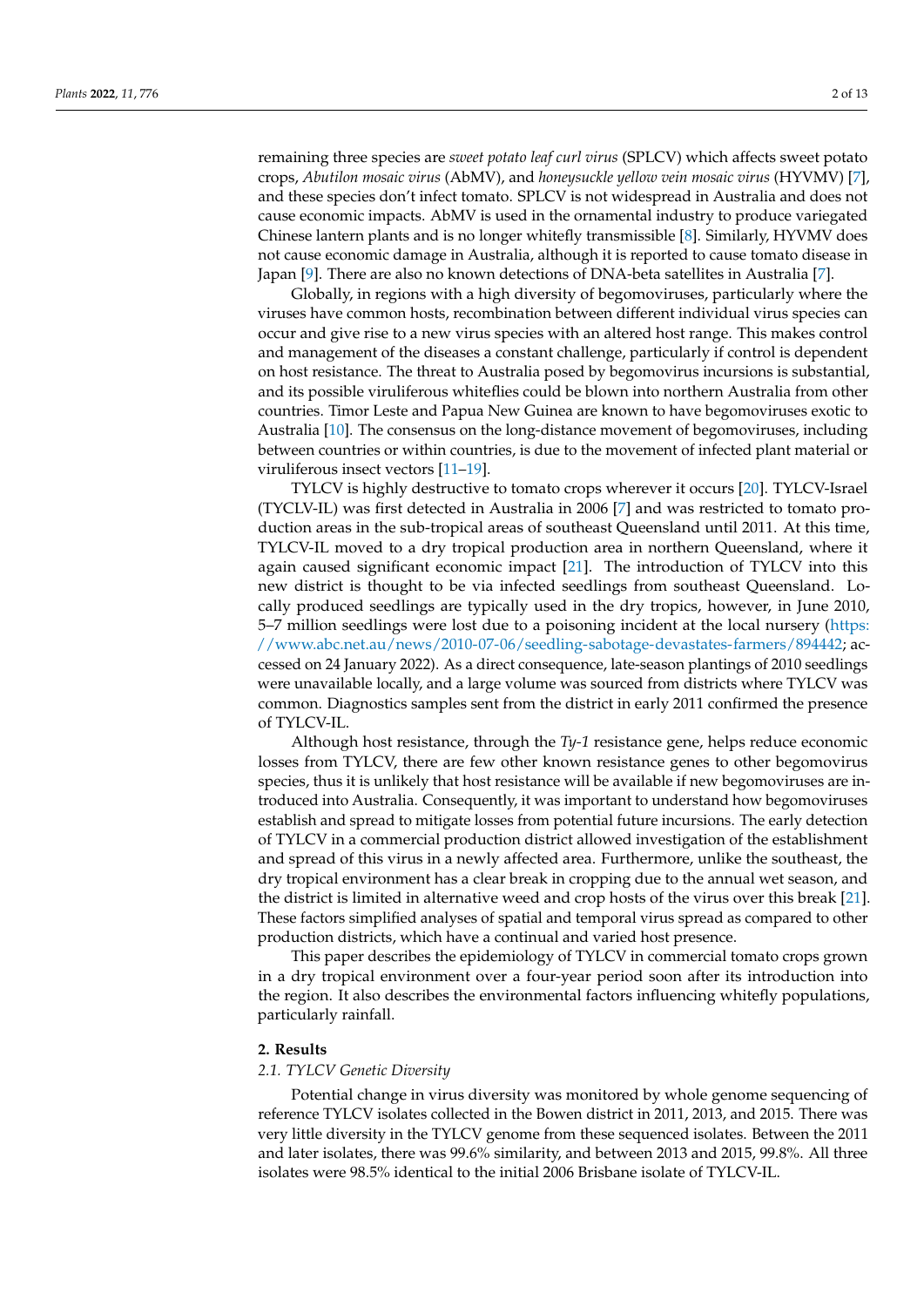# *2.2. TYLCV Monitoring in Crops and Whitefly Populations*

The incidence of TYLCV varied spatially and temporally during the study (Tables [1](#page-2-0) and [2,](#page-5-0) Figure [1\)](#page-6-0) and varied after widespread use of the *Ty-1* resistance gene in 2015. There was a site influence on virus incidence in crop and SLW populations, with sites in area B often having more TYLCV than those in the A or C (Tables [1](#page-2-0) and [2,](#page-5-0) Figure [1\)](#page-6-0). Sampling time during the season also has an effect, with higher virus incidences generally found late in the season (September/October) compared to early in the season (May) (Tables [1](#page-2-0) and [2\)](#page-5-0). During 2013, TYLCV incidence in the crop was low (0–5.5%) until late in the season, where it was detected at 100% for over half of the sites surveyed. By contrast, in 2014, there was a low virus all season, with TYLCV incidences mostly less than 3% and the highest recorded incidence 28.8%. During 2015, TYLCV was low early but became more widespread towards mid-season, with detections at about half of the sites within the district, at incidences up to 27.5%. By season end, there were moderate to high levels of TYLCV (5.5–100%) at properties in area B, but the virus was not found on sites in the other two areas. TYLCV was detected at two-thirds of the 2016 survey sites, though at low to moderate incidences. The virus was found at less than half of the sites surveyed early-season but at all sites by late season. Early in the 2016 season, half of the survey sites had a susceptible hybrid under cultivation. TYLCV was detected from two of the five sites with a susceptible hybrid and low incidence. Of the remaining five sites, all were Ty-1 hybrids. Interestingly the prevalence and virus incidence were the same, with TYLCV detected at two sites, again at low incidence.

<span id="page-2-0"></span>**Table 1.** List of sites surveyed for silverleaf whitefly (SLW) and tomato yellow leaf curl virus (TYLCV) since June 2013. The incidence of TYLCV in crop and adult SLW was assessed through molecular indexing is provided for each site, in addition to the number of SLW collected and the estimated population size of SLW per leaflet. Sites were identified to have migratory SLW populations if there was a poor correlation between TYLCV detections in SLW and the crop. These are indicated by grey shading where the TYCV-SLW is >one-third of the TYLCV -crop incidence and orange shading where the reverse occurs. For sites where the TYLCV incidence is <5% or the proportion of TYLCV-SLW are considered to correlate well with TYLCV-crop incidences (i.e., values < one-third different), there is no shading, and data was not evaluated for correlations. Instances where data was not determined are indicated by nd.

|                                 |                    |                    | Varietal                                                                  | TYLCV Incidence <sup>2</sup> |                          |                                                        |
|---------------------------------|--------------------|--------------------|---------------------------------------------------------------------------|------------------------------|--------------------------|--------------------------------------------------------|
| <b>Survey Month</b><br>and Year | <b>Survey Area</b> | <b>Survey Site</b> | Susceptibility (S) or<br>Resistance $(R)$ <sup>1</sup> to<br><b>TYLCV</b> | Crop (%) 3a                  | SLW $(\%)$ <sup>3a</sup> | <b>SLW Population</b><br>Size per Leaflet <sup>4</sup> |
|                                 | A                  | 272                | nd                                                                        | 0.3                          | 0.0                      | 0.2                                                    |
|                                 |                    | 266                | nd                                                                        | 1.4                          | 1.0                      | $0.4\,$                                                |
| Jun-13                          | B                  | 267                | nd                                                                        | 2.6                          | 0.0                      | 1.1                                                    |
|                                 |                    | 268                | nd                                                                        | 0.3                          | 0.6                      | 0.3                                                    |
|                                 |                    | 273                | $\mathbf S$                                                               | 1.4                          | 1.5                      | $0.3\,$                                                |
|                                 | $\boldsymbol{A}$   | 283                | nd                                                                        | $0.0\,$                      | 0.0                      | 0.2                                                    |
|                                 |                    | 277                | $\mathbb{R}$                                                              | 2.6                          | 6.0                      | $0.4\,$                                                |
| Aug-13                          | B                  | 278                | $\overline{R}$                                                            | 1.4                          | 57.5                     | 0.1                                                    |
|                                 |                    | 280                | $\overline{\mathbb{R}}$                                                   | 5.5                          | 13.0                     | 0.3                                                    |
|                                 | $\mathsf{C}$       | 275                | $\overline{\mathsf{s}}$                                                   | 0.3                          | $\overline{1.0}$         | 0.2                                                    |
|                                 |                    | 284                | nd                                                                        | 2.2                          | 20.0                     | 0.2                                                    |
|                                 | A                  | 297                | $\overline{\mathsf{s}}$                                                   | 100.0                        | 40.0                     | 1.5                                                    |
|                                 |                    | 298                | $\overline{\mathbb{R}}$                                                   | 3.5                          | 4.0                      | 0.6                                                    |
|                                 |                    | 294                | $\mathbf S$                                                               | 100.0                        | 99.0                     | $0.4\,$                                                |
| $Oct-13$                        | B                  | 295                | $\mathbb{R}$                                                              | 100.0                        | 49.0                     | 0.6                                                    |
|                                 |                    | 296                | nd                                                                        | 100.0                        | 95.0                     | 0.2                                                    |
|                                 |                    | 290                | $\overline{\mathbb{R}}$                                                   | 12.4                         | 67.0                     | $\overline{1.3}$                                       |
|                                 | $\mathsf{C}$       | 291                | nd                                                                        | 20.6                         | 97.8                     | 5.4                                                    |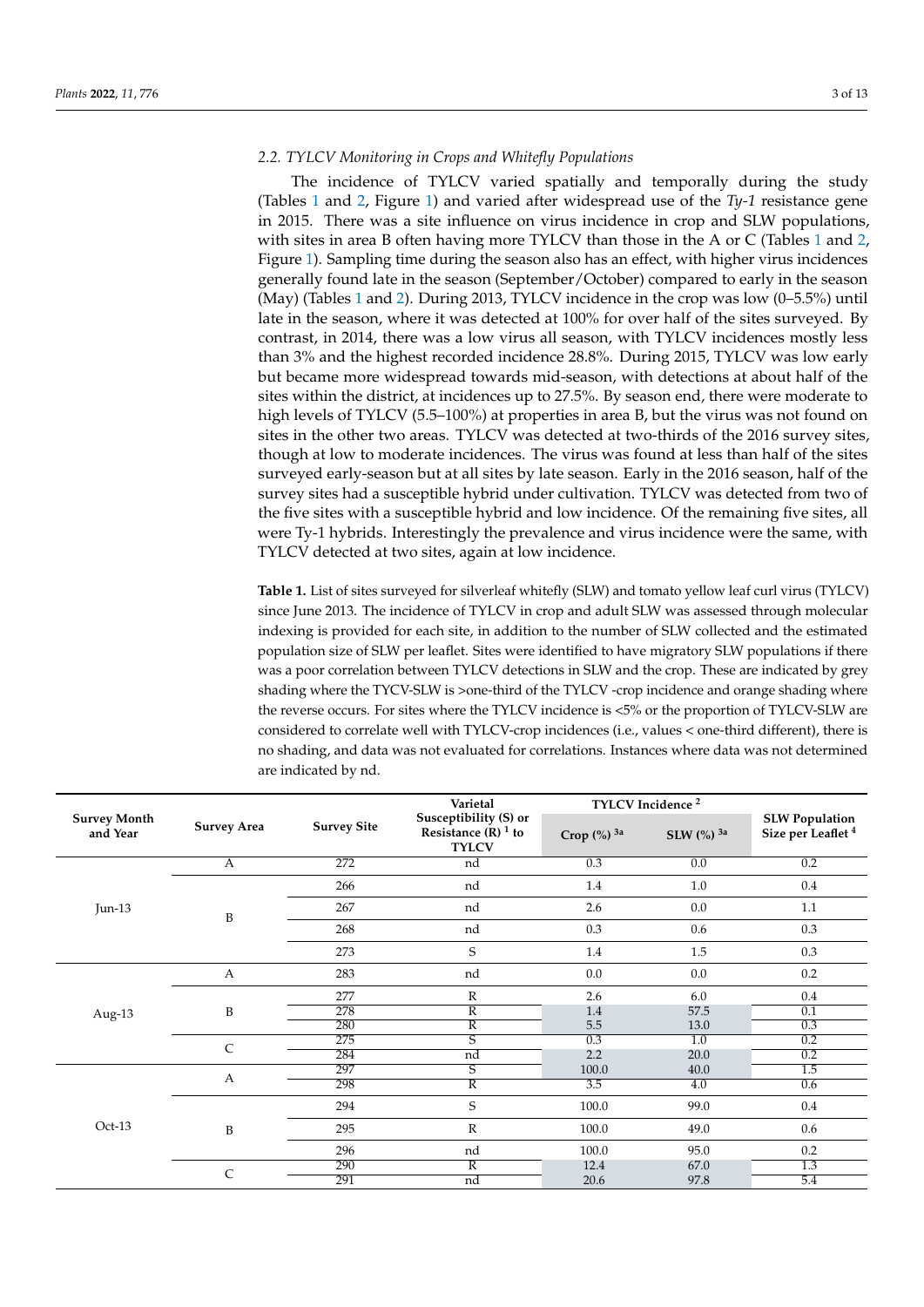| <b>Survey Month</b><br>and Year | <b>Survey Area</b>    | <b>Survey Site</b> | Susceptibility (S) or<br>Resistance $(R)$ <sup>1</sup> to<br><b>TYLCV</b> | TYLCV Incidence <sup>2</sup><br>Crop (%) 3a<br>SLW (%) 3a<br>$0.4(0.01-1.9)$<br>0.0<br>0.0<br>$0.0\,$<br>$2.2(0.8-4.7)$<br>2.2<br>$0.0\,$<br>$1.4(0.4-3.6)$<br>$11.3(6.8-17.4)$<br>32.0<br>$0.4(0.01-1.9)$<br>8.0<br>0.0<br>0.0<br>$0.7(0.1-2.5)$<br>0.0<br>0.0<br>$0.0\,$<br>$0.4(0.01-1.9)^{3b}$<br>35.0<br>16.0<br>0.0<br>$\overline{0.0}$<br>$\overline{1.3}$<br>$14.9(9.1 - 22.6)$<br>28.0<br>38.3<br>$28.8(16.1 - 51.0)$<br>$0.4(0.01-1.9)$<br>6.0<br>$\overline{0.0}$<br>0.0<br>0.0<br>$0.4(0.01-1.9)$<br>$2.2(0.8-4.7)$<br>2.7<br>0.0<br>6.0<br>$\overline{0.0}$<br>$\overline{0.0}$<br>$0.4(0.1-1.9)$<br>$0.0\,$<br>$0.0\,$<br>3.1<br>$6.1(3.3-10.1)$<br>31.0<br>$23.7(14.0-38.1)$<br>$0.0\,$<br>$0.5(0.01-2.8)^{3b}$<br>38.0<br>$0.0\,$<br>34.0<br>$\overline{0.0}$<br>0.0<br>0.0<br>0.0<br>$0.0\,$<br>$0.0\,$<br>$0.0\,$<br>$0.0\,$<br>0.0<br>20.0<br>$\overline{0.0}$<br>$\overline{0.0}$<br>$3.0(1.3-6.0)$<br>8.3 (3.3–16.0) <sup>3c</sup><br>$0.0^{3c}$<br>$0.0\,$<br>$16.0\;\rm{^{3d}}$<br>$12.4(7.5-18.9)$<br>1.5<br>0.0<br>0.0 <sup>3c</sup><br>$0.0\,$<br>1.0 $(0.3-5.6)$ <sup>3c</sup><br>$0.4(0.01-1.9)$<br>$0.03$ c<br>$0.0\,$<br>$0.03$ c<br>$4.0(1.9 - 7.2)$<br>2.1 (0.3-7.3) $3c$<br>$8.8(5.1-13.8)$<br>$2.1 (0.3 - 7.3)^{3c}$<br>27.5 (14.7-49.9)<br>36.03d<br>$13.5(8.3 - 20.6)$<br>1.0 $(0.3-5.6)$ <sup>3c</sup><br>0.0 | Size per Leaflet <sup>4</sup>                                                                                                                                                                                                                                                                                                                                                 |         |
|---------------------------------|-----------------------|--------------------|---------------------------------------------------------------------------|----------------------------------------------------------------------------------------------------------------------------------------------------------------------------------------------------------------------------------------------------------------------------------------------------------------------------------------------------------------------------------------------------------------------------------------------------------------------------------------------------------------------------------------------------------------------------------------------------------------------------------------------------------------------------------------------------------------------------------------------------------------------------------------------------------------------------------------------------------------------------------------------------------------------------------------------------------------------------------------------------------------------------------------------------------------------------------------------------------------------------------------------------------------------------------------------------------------------------------------------------------------------------------------------------------------------------------------------------|-------------------------------------------------------------------------------------------------------------------------------------------------------------------------------------------------------------------------------------------------------------------------------------------------------------------------------------------------------------------------------|---------|
|                                 | $\boldsymbol{A}$      | 300                | $\overline{R}$                                                            |                                                                                                                                                                                                                                                                                                                                                                                                                                                                                                                                                                                                                                                                                                                                                                                                                                                                                                                                                                                                                                                                                                                                                                                                                                                                                                                                                    |                                                                                                                                                                                                                                                                                                                                                                               | 0.1     |
|                                 |                       | 301                | ${\bf R}$                                                                 | $0.0\,$<br>$0.0\,$                                                                                                                                                                                                                                                                                                                                                                                                                                                                                                                                                                                                                                                                                                                                                                                                                                                                                                                                                                                                                                                                                                                                                                                                                                                                                                                                 | $0.1\,$                                                                                                                                                                                                                                                                                                                                                                       |         |
|                                 |                       | 302                | $\boldsymbol{\mathsf{S}}$                                                 |                                                                                                                                                                                                                                                                                                                                                                                                                                                                                                                                                                                                                                                                                                                                                                                                                                                                                                                                                                                                                                                                                                                                                                                                                                                                                                                                                    |                                                                                                                                                                                                                                                                                                                                                                               | $0.1\,$ |
| May-14                          | $\, {\bf B}$          | 303                | $\mathsf S$                                                               |                                                                                                                                                                                                                                                                                                                                                                                                                                                                                                                                                                                                                                                                                                                                                                                                                                                                                                                                                                                                                                                                                                                                                                                                                                                                                                                                                    |                                                                                                                                                                                                                                                                                                                                                                               | $0.1\,$ |
|                                 |                       | 305                |                                                                           |                                                                                                                                                                                                                                                                                                                                                                                                                                                                                                                                                                                                                                                                                                                                                                                                                                                                                                                                                                                                                                                                                                                                                                                                                                                                                                                                                    |                                                                                                                                                                                                                                                                                                                                                                               | 1.2     |
|                                 |                       | 306                |                                                                           | Varietal<br>$\mathbf S$<br>$\overline{S}$<br>nd<br>nd<br>${\bf R}$<br>$\overline{R}$<br>$\overline{\mathsf{s}}$<br>$\overline{R}$<br>$\mathbf S$<br>${\bf R}$<br>$\overline{S}$<br>$\overline{\mathsf{s}}$<br>$\mathbf S$<br>$\mathbf S$<br>$\overline{\text{R}}$<br>$\overline{R}$<br>${\bf R}$<br>${\bf R}$<br>$\overline{\mathbb{R}}$<br>$\overline{\text{R}}$<br>$\overline{R}$<br>$\overline{R}$<br>$\overline{R}$<br>${\bf R}$<br>${\bf R}$<br>${\bf R}$<br>$\overline{R}$<br>$\overline{\mathsf{s}}$<br>$\mathbf S$<br>${\bf R}$<br>$\mathbf S$<br>$\mathsf S$<br>${\bf R}$                                                                                                                                                                                                                                                                                                                                                                                                                                                                                                                                                                                                                                                                                                                                                                 | $\overline{0.9}$                                                                                                                                                                                                                                                                                                                                                              |         |
|                                 |                       | 307                |                                                                           |                                                                                                                                                                                                                                                                                                                                                                                                                                                                                                                                                                                                                                                                                                                                                                                                                                                                                                                                                                                                                                                                                                                                                                                                                                                                                                                                                    |                                                                                                                                                                                                                                                                                                                                                                               | 0.4     |
|                                 | $\mathsf C$           | 308                |                                                                           |                                                                                                                                                                                                                                                                                                                                                                                                                                                                                                                                                                                                                                                                                                                                                                                                                                                                                                                                                                                                                                                                                                                                                                                                                                                                                                                                                    | <b>SLW Population</b><br>0.3<br>0.01<br>0.7<br>0.6<br>0.1<br>$0.4\,$<br>$0.1\,$<br>2.0<br>0.2<br>0.1<br>0.1<br>$\overline{3.0}$<br>0.4<br>$0.1\,$<br>$0.2\,$<br>0.6<br>0.5<br>$\overline{1.7}$<br>0.5<br>0.01<br>$0.0\,$<br>$0.01\,$<br>0.3<br>0.01<br>3.0<br>1.5<br>$2.0\,$<br>$2.0\,$<br>0.1<br>$0.5\,$<br>$3.0\,$<br>1.5<br>$3.0\,$<br>2.0<br>2.0<br>0.7<br>1.5<br>$0.1\,$ |         |
|                                 |                       | 359                |                                                                           |                                                                                                                                                                                                                                                                                                                                                                                                                                                                                                                                                                                                                                                                                                                                                                                                                                                                                                                                                                                                                                                                                                                                                                                                                                                                                                                                                    |                                                                                                                                                                                                                                                                                                                                                                               |         |
|                                 | $\boldsymbol{A}$      | 360                |                                                                           |                                                                                                                                                                                                                                                                                                                                                                                                                                                                                                                                                                                                                                                                                                                                                                                                                                                                                                                                                                                                                                                                                                                                                                                                                                                                                                                                                    |                                                                                                                                                                                                                                                                                                                                                                               |         |
|                                 |                       | 361                |                                                                           |                                                                                                                                                                                                                                                                                                                                                                                                                                                                                                                                                                                                                                                                                                                                                                                                                                                                                                                                                                                                                                                                                                                                                                                                                                                                                                                                                    |                                                                                                                                                                                                                                                                                                                                                                               |         |
|                                 |                       | 355                |                                                                           |                                                                                                                                                                                                                                                                                                                                                                                                                                                                                                                                                                                                                                                                                                                                                                                                                                                                                                                                                                                                                                                                                                                                                                                                                                                                                                                                                    |                                                                                                                                                                                                                                                                                                                                                                               |         |
|                                 |                       | 356                |                                                                           |                                                                                                                                                                                                                                                                                                                                                                                                                                                                                                                                                                                                                                                                                                                                                                                                                                                                                                                                                                                                                                                                                                                                                                                                                                                                                                                                                    |                                                                                                                                                                                                                                                                                                                                                                               |         |
| July-14                         | B                     |                    |                                                                           |                                                                                                                                                                                                                                                                                                                                                                                                                                                                                                                                                                                                                                                                                                                                                                                                                                                                                                                                                                                                                                                                                                                                                                                                                                                                                                                                                    |                                                                                                                                                                                                                                                                                                                                                                               |         |
|                                 |                       | 357                |                                                                           |                                                                                                                                                                                                                                                                                                                                                                                                                                                                                                                                                                                                                                                                                                                                                                                                                                                                                                                                                                                                                                                                                                                                                                                                                                                                                                                                                    |                                                                                                                                                                                                                                                                                                                                                                               |         |
|                                 |                       | 358                |                                                                           |                                                                                                                                                                                                                                                                                                                                                                                                                                                                                                                                                                                                                                                                                                                                                                                                                                                                                                                                                                                                                                                                                                                                                                                                                                                                                                                                                    |                                                                                                                                                                                                                                                                                                                                                                               |         |
|                                 |                       | 352                |                                                                           |                                                                                                                                                                                                                                                                                                                                                                                                                                                                                                                                                                                                                                                                                                                                                                                                                                                                                                                                                                                                                                                                                                                                                                                                                                                                                                                                                    |                                                                                                                                                                                                                                                                                                                                                                               |         |
|                                 | $\mathsf C$           | 353                |                                                                           |                                                                                                                                                                                                                                                                                                                                                                                                                                                                                                                                                                                                                                                                                                                                                                                                                                                                                                                                                                                                                                                                                                                                                                                                                                                                                                                                                    |                                                                                                                                                                                                                                                                                                                                                                               |         |
|                                 |                       | 354                |                                                                           |                                                                                                                                                                                                                                                                                                                                                                                                                                                                                                                                                                                                                                                                                                                                                                                                                                                                                                                                                                                                                                                                                                                                                                                                                                                                                                                                                    |                                                                                                                                                                                                                                                                                                                                                                               |         |
|                                 |                       | 382                |                                                                           |                                                                                                                                                                                                                                                                                                                                                                                                                                                                                                                                                                                                                                                                                                                                                                                                                                                                                                                                                                                                                                                                                                                                                                                                                                                                                                                                                    |                                                                                                                                                                                                                                                                                                                                                                               |         |
|                                 |                       | 383                |                                                                           |                                                                                                                                                                                                                                                                                                                                                                                                                                                                                                                                                                                                                                                                                                                                                                                                                                                                                                                                                                                                                                                                                                                                                                                                                                                                                                                                                    |                                                                                                                                                                                                                                                                                                                                                                               |         |
|                                 | $\boldsymbol{A}$      | 384                |                                                                           |                                                                                                                                                                                                                                                                                                                                                                                                                                                                                                                                                                                                                                                                                                                                                                                                                                                                                                                                                                                                                                                                                                                                                                                                                                                                                                                                                    |                                                                                                                                                                                                                                                                                                                                                                               |         |
|                                 |                       | 378                |                                                                           |                                                                                                                                                                                                                                                                                                                                                                                                                                                                                                                                                                                                                                                                                                                                                                                                                                                                                                                                                                                                                                                                                                                                                                                                                                                                                                                                                    |                                                                                                                                                                                                                                                                                                                                                                               |         |
|                                 | B                     | 381                |                                                                           |                                                                                                                                                                                                                                                                                                                                                                                                                                                                                                                                                                                                                                                                                                                                                                                                                                                                                                                                                                                                                                                                                                                                                                                                                                                                                                                                                    |                                                                                                                                                                                                                                                                                                                                                                               |         |
|                                 |                       | 385                |                                                                           |                                                                                                                                                                                                                                                                                                                                                                                                                                                                                                                                                                                                                                                                                                                                                                                                                                                                                                                                                                                                                                                                                                                                                                                                                                                                                                                                                    |                                                                                                                                                                                                                                                                                                                                                                               |         |
|                                 |                       | 376                |                                                                           |                                                                                                                                                                                                                                                                                                                                                                                                                                                                                                                                                                                                                                                                                                                                                                                                                                                                                                                                                                                                                                                                                                                                                                                                                                                                                                                                                    |                                                                                                                                                                                                                                                                                                                                                                               |         |
|                                 | $\mathsf C$           | 377                |                                                                           |                                                                                                                                                                                                                                                                                                                                                                                                                                                                                                                                                                                                                                                                                                                                                                                                                                                                                                                                                                                                                                                                                                                                                                                                                                                                                                                                                    |                                                                                                                                                                                                                                                                                                                                                                               |         |
|                                 |                       | 542                |                                                                           |                                                                                                                                                                                                                                                                                                                                                                                                                                                                                                                                                                                                                                                                                                                                                                                                                                                                                                                                                                                                                                                                                                                                                                                                                                                                                                                                                    |                                                                                                                                                                                                                                                                                                                                                                               |         |
|                                 | $\boldsymbol{A}$      | 543                |                                                                           |                                                                                                                                                                                                                                                                                                                                                                                                                                                                                                                                                                                                                                                                                                                                                                                                                                                                                                                                                                                                                                                                                                                                                                                                                                                                                                                                                    |                                                                                                                                                                                                                                                                                                                                                                               |         |
|                                 |                       | 544                |                                                                           |                                                                                                                                                                                                                                                                                                                                                                                                                                                                                                                                                                                                                                                                                                                                                                                                                                                                                                                                                                                                                                                                                                                                                                                                                                                                                                                                                    |                                                                                                                                                                                                                                                                                                                                                                               |         |
|                                 |                       | 537                |                                                                           |                                                                                                                                                                                                                                                                                                                                                                                                                                                                                                                                                                                                                                                                                                                                                                                                                                                                                                                                                                                                                                                                                                                                                                                                                                                                                                                                                    |                                                                                                                                                                                                                                                                                                                                                                               |         |
|                                 |                       | 538                |                                                                           |                                                                                                                                                                                                                                                                                                                                                                                                                                                                                                                                                                                                                                                                                                                                                                                                                                                                                                                                                                                                                                                                                                                                                                                                                                                                                                                                                    |                                                                                                                                                                                                                                                                                                                                                                               |         |
|                                 |                       | 539                |                                                                           |                                                                                                                                                                                                                                                                                                                                                                                                                                                                                                                                                                                                                                                                                                                                                                                                                                                                                                                                                                                                                                                                                                                                                                                                                                                                                                                                                    |                                                                                                                                                                                                                                                                                                                                                                               |         |
|                                 | B                     | 540                |                                                                           |                                                                                                                                                                                                                                                                                                                                                                                                                                                                                                                                                                                                                                                                                                                                                                                                                                                                                                                                                                                                                                                                                                                                                                                                                                                                                                                                                    |                                                                                                                                                                                                                                                                                                                                                                               |         |
|                                 |                       | 541                |                                                                           | ${\bf R}$<br>${\mathbb R}$<br>${\bf R}$<br>${\mathbb R}$<br>$\overline{\mathsf{s}}$<br>$\overline{\mathsf{s}}$<br>${\bf R}$<br>${\mathbb R}$                                                                                                                                                                                                                                                                                                                                                                                                                                                                                                                                                                                                                                                                                                                                                                                                                                                                                                                                                                                                                                                                                                                                                                                                       |                                                                                                                                                                                                                                                                                                                                                                               |         |
| Sept-14<br>May-15               |                       | 545                |                                                                           |                                                                                                                                                                                                                                                                                                                                                                                                                                                                                                                                                                                                                                                                                                                                                                                                                                                                                                                                                                                                                                                                                                                                                                                                                                                                                                                                                    |                                                                                                                                                                                                                                                                                                                                                                               |         |
|                                 |                       | 535                |                                                                           |                                                                                                                                                                                                                                                                                                                                                                                                                                                                                                                                                                                                                                                                                                                                                                                                                                                                                                                                                                                                                                                                                                                                                                                                                                                                                                                                                    |                                                                                                                                                                                                                                                                                                                                                                               |         |
|                                 | $\mathsf C$           | 536                |                                                                           |                                                                                                                                                                                                                                                                                                                                                                                                                                                                                                                                                                                                                                                                                                                                                                                                                                                                                                                                                                                                                                                                                                                                                                                                                                                                                                                                                    |                                                                                                                                                                                                                                                                                                                                                                               |         |
|                                 |                       | 552                |                                                                           |                                                                                                                                                                                                                                                                                                                                                                                                                                                                                                                                                                                                                                                                                                                                                                                                                                                                                                                                                                                                                                                                                                                                                                                                                                                                                                                                                    |                                                                                                                                                                                                                                                                                                                                                                               |         |
|                                 | $\boldsymbol{\rm{A}}$ | 553                |                                                                           |                                                                                                                                                                                                                                                                                                                                                                                                                                                                                                                                                                                                                                                                                                                                                                                                                                                                                                                                                                                                                                                                                                                                                                                                                                                                                                                                                    |                                                                                                                                                                                                                                                                                                                                                                               |         |
|                                 |                       | 550                |                                                                           |                                                                                                                                                                                                                                                                                                                                                                                                                                                                                                                                                                                                                                                                                                                                                                                                                                                                                                                                                                                                                                                                                                                                                                                                                                                                                                                                                    |                                                                                                                                                                                                                                                                                                                                                                               |         |
|                                 |                       | 551                |                                                                           |                                                                                                                                                                                                                                                                                                                                                                                                                                                                                                                                                                                                                                                                                                                                                                                                                                                                                                                                                                                                                                                                                                                                                                                                                                                                                                                                                    |                                                                                                                                                                                                                                                                                                                                                                               |         |
| Aug-15                          | B                     | 554                |                                                                           |                                                                                                                                                                                                                                                                                                                                                                                                                                                                                                                                                                                                                                                                                                                                                                                                                                                                                                                                                                                                                                                                                                                                                                                                                                                                                                                                                    |                                                                                                                                                                                                                                                                                                                                                                               |         |
|                                 |                       | 555                |                                                                           |                                                                                                                                                                                                                                                                                                                                                                                                                                                                                                                                                                                                                                                                                                                                                                                                                                                                                                                                                                                                                                                                                                                                                                                                                                                                                                                                                    |                                                                                                                                                                                                                                                                                                                                                                               |         |
|                                 |                       | 556                |                                                                           |                                                                                                                                                                                                                                                                                                                                                                                                                                                                                                                                                                                                                                                                                                                                                                                                                                                                                                                                                                                                                                                                                                                                                                                                                                                                                                                                                    |                                                                                                                                                                                                                                                                                                                                                                               |         |
|                                 | $\mathsf C$           | 557                |                                                                           |                                                                                                                                                                                                                                                                                                                                                                                                                                                                                                                                                                                                                                                                                                                                                                                                                                                                                                                                                                                                                                                                                                                                                                                                                                                                                                                                                    |                                                                                                                                                                                                                                                                                                                                                                               |         |
|                                 |                       |                    |                                                                           |                                                                                                                                                                                                                                                                                                                                                                                                                                                                                                                                                                                                                                                                                                                                                                                                                                                                                                                                                                                                                                                                                                                                                                                                                                                                                                                                                    |                                                                                                                                                                                                                                                                                                                                                                               |         |

**Table 1.** *Cont.*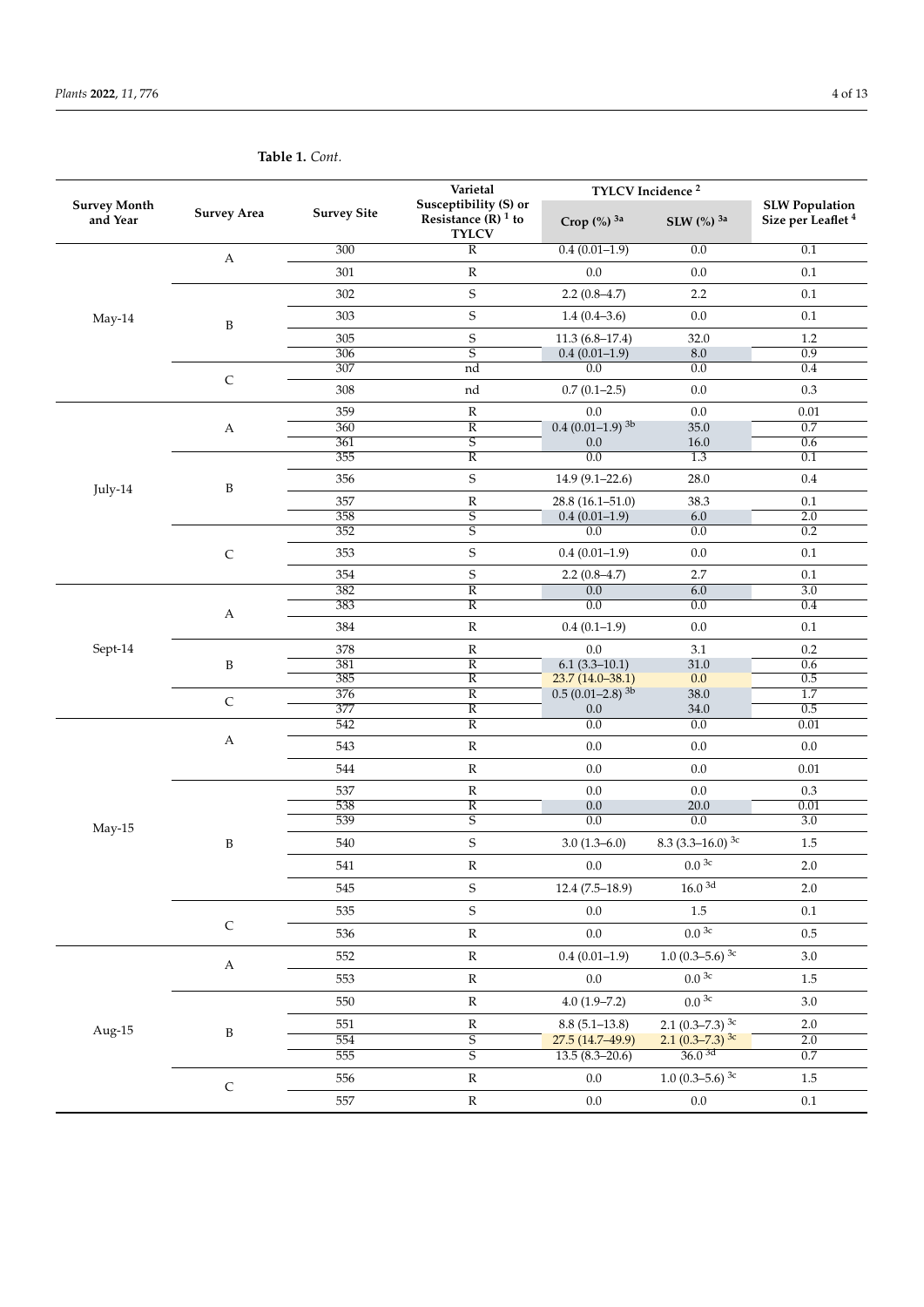| Varietal<br>Susceptibility (S) or<br><b>Survey Month</b><br><b>Survey Area</b><br><b>Survey Site</b><br>and Year<br><b>TYLCV</b> |                  |            |                                                                                                                                                                                                                                                                                                                                                                                                                                                                                                                                                                                                                                                                                                                                                                                           |                                                                                                                                                                                                                                                                                                                                                            |                                                                                                                                                                                                                                                                                                                                                                                                                                                                                                                                                                                                                                                                                                                                                  |                                                                                                                                                         |
|----------------------------------------------------------------------------------------------------------------------------------|------------------|------------|-------------------------------------------------------------------------------------------------------------------------------------------------------------------------------------------------------------------------------------------------------------------------------------------------------------------------------------------------------------------------------------------------------------------------------------------------------------------------------------------------------------------------------------------------------------------------------------------------------------------------------------------------------------------------------------------------------------------------------------------------------------------------------------------|------------------------------------------------------------------------------------------------------------------------------------------------------------------------------------------------------------------------------------------------------------------------------------------------------------------------------------------------------------|--------------------------------------------------------------------------------------------------------------------------------------------------------------------------------------------------------------------------------------------------------------------------------------------------------------------------------------------------------------------------------------------------------------------------------------------------------------------------------------------------------------------------------------------------------------------------------------------------------------------------------------------------------------------------------------------------------------------------------------------------|---------------------------------------------------------------------------------------------------------------------------------------------------------|
|                                                                                                                                  |                  |            | Resistance $(R)$ <sup>1</sup> to                                                                                                                                                                                                                                                                                                                                                                                                                                                                                                                                                                                                                                                                                                                                                          | Crop $\left(\%\right)^{3a}$                                                                                                                                                                                                                                                                                                                                | TYLCV Incidence <sup>2</sup><br><b>SLW Population</b><br>Size per Leaflet <sup>4</sup><br>SLW (%) 3a<br>0.0<br>0.2<br>1.0 $(0.3-5.6)$ <sup>3c</sup><br>$2.3\,$<br>5.6 $(1.8-12.6)$ <sup>3c</sup><br>9.4<br>$0.0^{3c}$<br>9.4<br>$0.0^{3c}$<br>4.7<br>8.3 $(3.3-16.0)$ <sup>3c</sup><br>7.8<br>4.7<br>$2.1(0.3 - 7.3)$<br>7.8<br>$2.1 (0.3 - 7.3)^{3c}$<br>$2.1(0.3 - 7.3)^{3c}$<br>7.8<br>1.0 $(0.3-5.6)$ <sup>3c</sup><br>$0.5\,$<br>$0.5\,$<br>$0.0\,$<br>0.0<br>1.5<br>$0.8\,$<br>$0.0\,$<br>$0.0\,$<br>1.9<br>0.0<br>0.2<br>12.1<br>0.0<br>$\overline{0.0}$<br>11.5<br>$0.0\,$<br>11.5<br>0.0<br>$0.1\,$<br>0.0<br>$1.0\,$<br>$0.0\,$<br>$3.0\,$<br>$0.4\,$<br>0.0<br>$0.0\,$<br>$0.5\,$<br>$00.0\,$<br>0.2<br>$1.02(0.03 - 5.5)$<br>$0.6\,$ |                                                                                                                                                         |
|                                                                                                                                  | $\mathbf{A}$     | 564        | $\overline{R}$                                                                                                                                                                                                                                                                                                                                                                                                                                                                                                                                                                                                                                                                                                                                                                            | 0.0                                                                                                                                                                                                                                                                                                                                                        |                                                                                                                                                                                                                                                                                                                                                                                                                                                                                                                                                                                                                                                                                                                                                  |                                                                                                                                                         |
|                                                                                                                                  |                  | 565        |                                                                                                                                                                                                                                                                                                                                                                                                                                                                                                                                                                                                                                                                                                                                                                                           | 0.0                                                                                                                                                                                                                                                                                                                                                        |                                                                                                                                                                                                                                                                                                                                                                                                                                                                                                                                                                                                                                                                                                                                                  |                                                                                                                                                         |
|                                                                                                                                  |                  | 558        | $\overline{R}$                                                                                                                                                                                                                                                                                                                                                                                                                                                                                                                                                                                                                                                                                                                                                                            | $28.8(16.1 - 51.0)$                                                                                                                                                                                                                                                                                                                                        |                                                                                                                                                                                                                                                                                                                                                                                                                                                                                                                                                                                                                                                                                                                                                  |                                                                                                                                                         |
|                                                                                                                                  |                  | 559        |                                                                                                                                                                                                                                                                                                                                                                                                                                                                                                                                                                                                                                                                                                                                                                                           | $13.5(8.3-20.6)$                                                                                                                                                                                                                                                                                                                                           |                                                                                                                                                                                                                                                                                                                                                                                                                                                                                                                                                                                                                                                                                                                                                  |                                                                                                                                                         |
|                                                                                                                                  | B                | 560        |                                                                                                                                                                                                                                                                                                                                                                                                                                                                                                                                                                                                                                                                                                                                                                                           |                                                                                                                                                                                                                                                                                                                                                            |                                                                                                                                                                                                                                                                                                                                                                                                                                                                                                                                                                                                                                                                                                                                                  |                                                                                                                                                         |
| $Oct-15$                                                                                                                         |                  | 561        |                                                                                                                                                                                                                                                                                                                                                                                                                                                                                                                                                                                                                                                                                                                                                                                           |                                                                                                                                                                                                                                                                                                                                                            |                                                                                                                                                                                                                                                                                                                                                                                                                                                                                                                                                                                                                                                                                                                                                  |                                                                                                                                                         |
|                                                                                                                                  |                  | 562        |                                                                                                                                                                                                                                                                                                                                                                                                                                                                                                                                                                                                                                                                                                                                                                                           |                                                                                                                                                                                                                                                                                                                                                            |                                                                                                                                                                                                                                                                                                                                                                                                                                                                                                                                                                                                                                                                                                                                                  |                                                                                                                                                         |
|                                                                                                                                  |                  | 563<br>566 |                                                                                                                                                                                                                                                                                                                                                                                                                                                                                                                                                                                                                                                                                                                                                                                           |                                                                                                                                                                                                                                                                                                                                                            |                                                                                                                                                                                                                                                                                                                                                                                                                                                                                                                                                                                                                                                                                                                                                  |                                                                                                                                                         |
|                                                                                                                                  | $\mathsf C$      |            |                                                                                                                                                                                                                                                                                                                                                                                                                                                                                                                                                                                                                                                                                                                                                                                           |                                                                                                                                                                                                                                                                                                                                                            |                                                                                                                                                                                                                                                                                                                                                                                                                                                                                                                                                                                                                                                                                                                                                  |                                                                                                                                                         |
|                                                                                                                                  |                  | 567        |                                                                                                                                                                                                                                                                                                                                                                                                                                                                                                                                                                                                                                                                                                                                                                                           |                                                                                                                                                                                                                                                                                                                                                            |                                                                                                                                                                                                                                                                                                                                                                                                                                                                                                                                                                                                                                                                                                                                                  |                                                                                                                                                         |
|                                                                                                                                  |                  | 577        |                                                                                                                                                                                                                                                                                                                                                                                                                                                                                                                                                                                                                                                                                                                                                                                           |                                                                                                                                                                                                                                                                                                                                                            |                                                                                                                                                                                                                                                                                                                                                                                                                                                                                                                                                                                                                                                                                                                                                  |                                                                                                                                                         |
|                                                                                                                                  | $\boldsymbol{A}$ | 578        | ${\mathbb R}$                                                                                                                                                                                                                                                                                                                                                                                                                                                                                                                                                                                                                                                                                                                                                                             | $0.0\,$                                                                                                                                                                                                                                                                                                                                                    |                                                                                                                                                                                                                                                                                                                                                                                                                                                                                                                                                                                                                                                                                                                                                  |                                                                                                                                                         |
|                                                                                                                                  |                  | 580        | ${\bf R}$                                                                                                                                                                                                                                                                                                                                                                                                                                                                                                                                                                                                                                                                                                                                                                                 | $0.3(0.01-1.9)$                                                                                                                                                                                                                                                                                                                                            |                                                                                                                                                                                                                                                                                                                                                                                                                                                                                                                                                                                                                                                                                                                                                  |                                                                                                                                                         |
|                                                                                                                                  |                  | 572        | ${\bf R}$                                                                                                                                                                                                                                                                                                                                                                                                                                                                                                                                                                                                                                                                                                                                                                                 | $0.3(0.01-1.9)$                                                                                                                                                                                                                                                                                                                                            |                                                                                                                                                                                                                                                                                                                                                                                                                                                                                                                                                                                                                                                                                                                                                  |                                                                                                                                                         |
| May-16                                                                                                                           | B                | 573        |                                                                                                                                                                                                                                                                                                                                                                                                                                                                                                                                                                                                                                                                                                                                                                                           | $0.0\,$                                                                                                                                                                                                                                                                                                                                                    |                                                                                                                                                                                                                                                                                                                                                                                                                                                                                                                                                                                                                                                                                                                                                  |                                                                                                                                                         |
|                                                                                                                                  |                  | 574        | $\overline{S}$                                                                                                                                                                                                                                                                                                                                                                                                                                                                                                                                                                                                                                                                                                                                                                            | $6.1(3.3-10.1)$                                                                                                                                                                                                                                                                                                                                            |                                                                                                                                                                                                                                                                                                                                                                                                                                                                                                                                                                                                                                                                                                                                                  |                                                                                                                                                         |
|                                                                                                                                  |                  | 576        |                                                                                                                                                                                                                                                                                                                                                                                                                                                                                                                                                                                                                                                                                                                                                                                           |                                                                                                                                                                                                                                                                                                                                                            |                                                                                                                                                                                                                                                                                                                                                                                                                                                                                                                                                                                                                                                                                                                                                  |                                                                                                                                                         |
|                                                                                                                                  |                  | 571        | $\mathbf S$                                                                                                                                                                                                                                                                                                                                                                                                                                                                                                                                                                                                                                                                                                                                                                               | 0.0                                                                                                                                                                                                                                                                                                                                                        |                                                                                                                                                                                                                                                                                                                                                                                                                                                                                                                                                                                                                                                                                                                                                  |                                                                                                                                                         |
|                                                                                                                                  | $\mathsf C$      | 579        | $\mathbf S$                                                                                                                                                                                                                                                                                                                                                                                                                                                                                                                                                                                                                                                                                                                                                                               | 0.0                                                                                                                                                                                                                                                                                                                                                        |                                                                                                                                                                                                                                                                                                                                                                                                                                                                                                                                                                                                                                                                                                                                                  |                                                                                                                                                         |
|                                                                                                                                  |                  | 582        | $\mathbf S$                                                                                                                                                                                                                                                                                                                                                                                                                                                                                                                                                                                                                                                                                                                                                                               | 0.0                                                                                                                                                                                                                                                                                                                                                        |                                                                                                                                                                                                                                                                                                                                                                                                                                                                                                                                                                                                                                                                                                                                                  |                                                                                                                                                         |
|                                                                                                                                  |                  | 583        | ${\mathbb R}$                                                                                                                                                                                                                                                                                                                                                                                                                                                                                                                                                                                                                                                                                                                                                                             | $1.05(0.2 - 3.0)$                                                                                                                                                                                                                                                                                                                                          |                                                                                                                                                                                                                                                                                                                                                                                                                                                                                                                                                                                                                                                                                                                                                  |                                                                                                                                                         |
|                                                                                                                                  | $\boldsymbol{A}$ | 584        | ${\mathbb R}$                                                                                                                                                                                                                                                                                                                                                                                                                                                                                                                                                                                                                                                                                                                                                                             | $0.0\,$                                                                                                                                                                                                                                                                                                                                                    |                                                                                                                                                                                                                                                                                                                                                                                                                                                                                                                                                                                                                                                                                                                                                  |                                                                                                                                                         |
|                                                                                                                                  |                  | 585        | ${\bf R}$                                                                                                                                                                                                                                                                                                                                                                                                                                                                                                                                                                                                                                                                                                                                                                                 | $3.05(1.3 - 6.0)$                                                                                                                                                                                                                                                                                                                                          |                                                                                                                                                                                                                                                                                                                                                                                                                                                                                                                                                                                                                                                                                                                                                  |                                                                                                                                                         |
|                                                                                                                                  |                  | 586        | ${\mathbb R}$                                                                                                                                                                                                                                                                                                                                                                                                                                                                                                                                                                                                                                                                                                                                                                             | 0.0                                                                                                                                                                                                                                                                                                                                                        |                                                                                                                                                                                                                                                                                                                                                                                                                                                                                                                                                                                                                                                                                                                                                  |                                                                                                                                                         |
| Aug-16                                                                                                                           | B                | 587        | ${\mathbb R}$                                                                                                                                                                                                                                                                                                                                                                                                                                                                                                                                                                                                                                                                                                                                                                             | $0.0\,$                                                                                                                                                                                                                                                                                                                                                    |                                                                                                                                                                                                                                                                                                                                                                                                                                                                                                                                                                                                                                                                                                                                                  | $0.7\,$<br>0.0<br>0.5<br>0.9<br>0.9<br>0.4<br>0.8<br>$0.7\,$<br>$0.4\,$<br>1.5<br>1.8<br>$\overline{0.0}$<br>3.0<br>$1.4\,$<br>0.6<br>0.4<br>0.2<br>0.0 |
|                                                                                                                                  |                  | 588        | ${\bf R}$                                                                                                                                                                                                                                                                                                                                                                                                                                                                                                                                                                                                                                                                                                                                                                                 | $0.7(0.1-2.5)$<br>$1.8(0.6-4.2)$<br>0.0 <sup>5</sup><br>$7.3(4.1 - 11.8)$<br>$0.05$<br>$9.5(5.6-14.9)$<br>0.05<br>$14.9(9.1 - 22.6)$<br>0.05<br>18.2 (11.1-27.9)<br>$3.2(0.6-9.1)$<br>$5.0(2.5-8.6)$<br>$5.5(2.9-9.4)$<br>$8.2(3.3-16.4)$<br>$2.6(1.0-5.3)$<br>$4.4(1.2 - 10.8)$<br>$0.0^{5}$<br>$23.7(14.0-38.1)$<br>0.0 <sup>5</sup><br>23.7 (14.0-38.1) |                                                                                                                                                                                                                                                                                                                                                                                                                                                                                                                                                                                                                                                                                                                                                  |                                                                                                                                                         |
|                                                                                                                                  |                  | 589        | ${\bf R}$<br>$\overline{R}$<br>$\overline{\mathbb{R}}$<br>$14.9(9.1 - 22.6)$<br>$\overline{\mathbb{R}}$<br>$100(19.4 - 100.0)$<br>$\overline{\mathrm{R}}$<br>$10.4(6.2 - 16.1)$<br>$\overline{R}$<br>$5.5(2.9-9.4)$<br>$\overline{R}$<br>0.0<br>${\bf R}$<br>$0.0\,$<br>${\mathbb R}$<br>$0.0\,$<br>${\bf R}$<br>$\overline{S}$<br>$\overline{R}$<br>$\overline{\mathbb{R}}$<br>$\overline{S}$<br>nd<br>$\overline{R}$<br>${\mathbb R}$<br>${\mathbb R}$<br>$\ensuremath{\mathsf{R}}$<br>$\overline{R}$<br>$\overline{\mathbb{R}}$<br>$0.34(0.01 - 1.87)$<br>7.34<br>${\bf R}$<br>$5.6(1.8-12.6)$<br>$(4.12 - 11.84)$<br>$\overline{R}$<br>$0.34(0.01-1.87)$<br>$11.3(5.1 - 26.6)$<br>$\overline{R}$<br>$1.0(0.03 - 5.5)$<br>$1.42(0.38 - 3.61)$<br>$\overline{R}$<br>$28.8(16.1 - 51.0)$ |                                                                                                                                                                                                                                                                                                                                                            |                                                                                                                                                                                                                                                                                                                                                                                                                                                                                                                                                                                                                                                                                                                                                  |                                                                                                                                                         |
|                                                                                                                                  | $\mathsf C$      | 590        |                                                                                                                                                                                                                                                                                                                                                                                                                                                                                                                                                                                                                                                                                                                                                                                           |                                                                                                                                                                                                                                                                                                                                                            |                                                                                                                                                                                                                                                                                                                                                                                                                                                                                                                                                                                                                                                                                                                                                  |                                                                                                                                                         |
|                                                                                                                                  |                  | 591        |                                                                                                                                                                                                                                                                                                                                                                                                                                                                                                                                                                                                                                                                                                                                                                                           |                                                                                                                                                                                                                                                                                                                                                            |                                                                                                                                                                                                                                                                                                                                                                                                                                                                                                                                                                                                                                                                                                                                                  |                                                                                                                                                         |
|                                                                                                                                  |                  | 592        |                                                                                                                                                                                                                                                                                                                                                                                                                                                                                                                                                                                                                                                                                                                                                                                           |                                                                                                                                                                                                                                                                                                                                                            |                                                                                                                                                                                                                                                                                                                                                                                                                                                                                                                                                                                                                                                                                                                                                  |                                                                                                                                                         |
|                                                                                                                                  | $\boldsymbol{A}$ | 599        |                                                                                                                                                                                                                                                                                                                                                                                                                                                                                                                                                                                                                                                                                                                                                                                           |                                                                                                                                                                                                                                                                                                                                                            |                                                                                                                                                                                                                                                                                                                                                                                                                                                                                                                                                                                                                                                                                                                                                  |                                                                                                                                                         |
|                                                                                                                                  |                  | 600        |                                                                                                                                                                                                                                                                                                                                                                                                                                                                                                                                                                                                                                                                                                                                                                                           |                                                                                                                                                                                                                                                                                                                                                            |                                                                                                                                                                                                                                                                                                                                                                                                                                                                                                                                                                                                                                                                                                                                                  |                                                                                                                                                         |
|                                                                                                                                  |                  | 601        |                                                                                                                                                                                                                                                                                                                                                                                                                                                                                                                                                                                                                                                                                                                                                                                           |                                                                                                                                                                                                                                                                                                                                                            |                                                                                                                                                                                                                                                                                                                                                                                                                                                                                                                                                                                                                                                                                                                                                  |                                                                                                                                                         |
|                                                                                                                                  |                  | 606        |                                                                                                                                                                                                                                                                                                                                                                                                                                                                                                                                                                                                                                                                                                                                                                                           |                                                                                                                                                                                                                                                                                                                                                            |                                                                                                                                                                                                                                                                                                                                                                                                                                                                                                                                                                                                                                                                                                                                                  |                                                                                                                                                         |
| $Oct-16$                                                                                                                         | B                | 607        |                                                                                                                                                                                                                                                                                                                                                                                                                                                                                                                                                                                                                                                                                                                                                                                           |                                                                                                                                                                                                                                                                                                                                                            |                                                                                                                                                                                                                                                                                                                                                                                                                                                                                                                                                                                                                                                                                                                                                  |                                                                                                                                                         |
|                                                                                                                                  |                  | 608        |                                                                                                                                                                                                                                                                                                                                                                                                                                                                                                                                                                                                                                                                                                                                                                                           |                                                                                                                                                                                                                                                                                                                                                            |                                                                                                                                                                                                                                                                                                                                                                                                                                                                                                                                                                                                                                                                                                                                                  |                                                                                                                                                         |
|                                                                                                                                  |                  | 602        |                                                                                                                                                                                                                                                                                                                                                                                                                                                                                                                                                                                                                                                                                                                                                                                           |                                                                                                                                                                                                                                                                                                                                                            |                                                                                                                                                                                                                                                                                                                                                                                                                                                                                                                                                                                                                                                                                                                                                  |                                                                                                                                                         |
|                                                                                                                                  | $\mathsf C$      | 603        |                                                                                                                                                                                                                                                                                                                                                                                                                                                                                                                                                                                                                                                                                                                                                                                           |                                                                                                                                                                                                                                                                                                                                                            |                                                                                                                                                                                                                                                                                                                                                                                                                                                                                                                                                                                                                                                                                                                                                  |                                                                                                                                                         |
|                                                                                                                                  |                  | 604        |                                                                                                                                                                                                                                                                                                                                                                                                                                                                                                                                                                                                                                                                                                                                                                                           |                                                                                                                                                                                                                                                                                                                                                            |                                                                                                                                                                                                                                                                                                                                                                                                                                                                                                                                                                                                                                                                                                                                                  |                                                                                                                                                         |
|                                                                                                                                  |                  | 605        |                                                                                                                                                                                                                                                                                                                                                                                                                                                                                                                                                                                                                                                                                                                                                                                           |                                                                                                                                                                                                                                                                                                                                                            |                                                                                                                                                                                                                                                                                                                                                                                                                                                                                                                                                                                                                                                                                                                                                  |                                                                                                                                                         |

**Table 1.** *Cont.*

<sup>1</sup> R—indicates the presence of the *Ty-1* gene in the hybrid. <sup>2</sup> For samples where individuals were bulked together for molecular indexing, the percent incidence is given as a statistical estimate, and the range is given in parentheses.  $3a$  For all sites, 300 leaf samples were tested as 30 bulks of 10 individual samples, and whiteflies were tested individually (up to 100) unless otherwise indicated. 3b Plant samples were tested as 20 bulks of 10 at this site, and  $3c$  whitefly samples bulked at 5 and 20 bulks tested per sample.  $3d$  For whitefly samples where all bulks were positive, a subsample of 25 individuals was tested separately. <sup>4</sup> The whitefly population size per tomato leaflet was calculated by dividing the number of whitefly individual adults collected by the number of sampling sites divided by 4, as each vacuum site is estimated to cover approximately four tomato leaflets. <sup>5</sup> Sites where an additional 100 WF were indexed for TYLCV, in total 200 WF were tested from each of these sites, bulked by 5.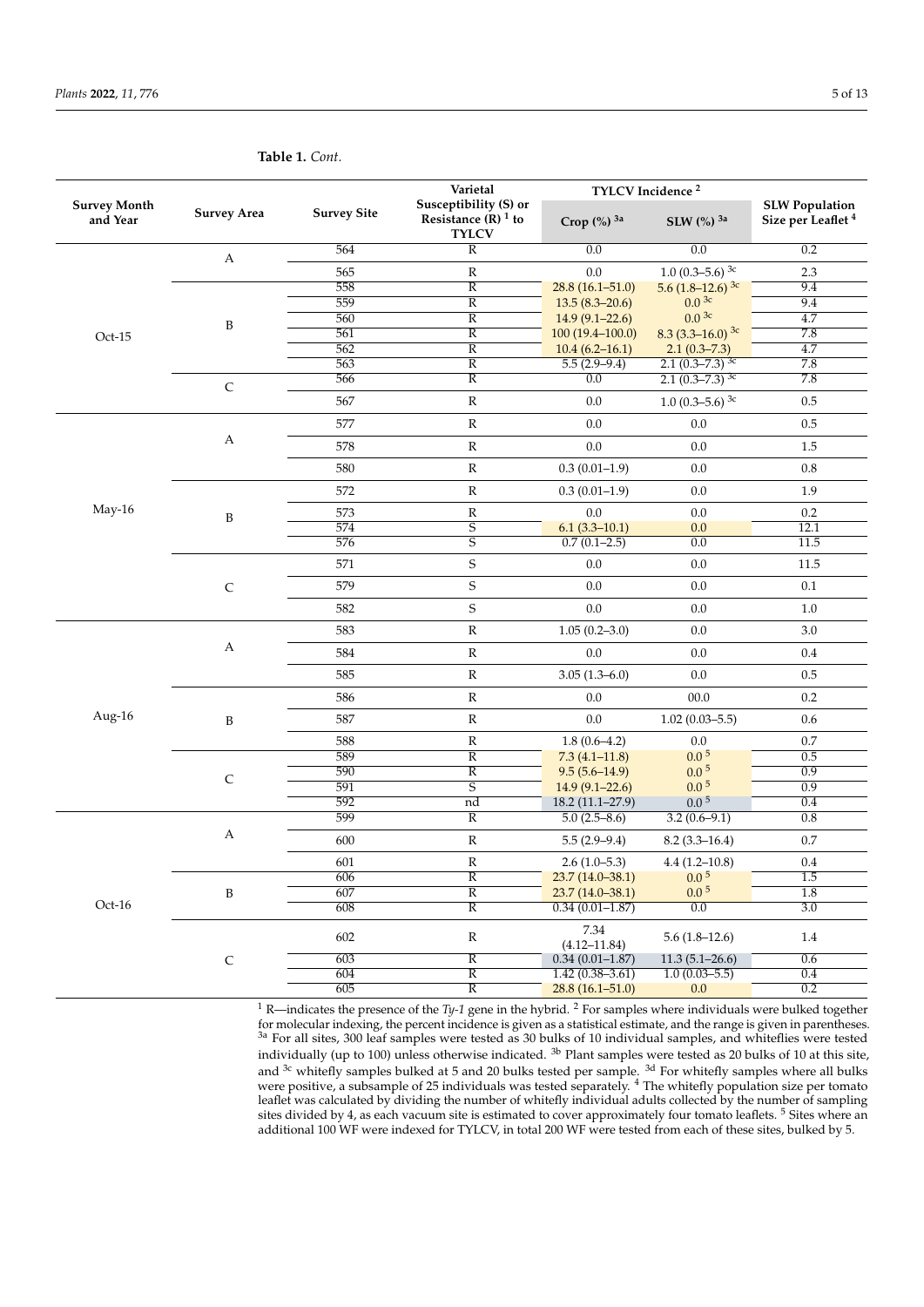**Table 2.** Summary of tomato yellow leaf curl virus (TYLCV) incidence in crops and silverleaf whitefly (SLW) populations and the number of adult SLW detected during surveys. The total number of sites surveyed in each area (A, B, and C) and for each time point is listed with the prevalence of TYLCV, the average percent of viruliferous SLW, and average SLW per leaflet listed across the sites. The incidence of TYLCV in crops and SLW populations is data given as the range from minimum to maximum. Data where TYLCV incidence is 20% or greater is highlighted in bold.

| Year | Season             | <b>Total Survey</b><br><b>Sites</b> | Prevalence<br>of TYLCV <sup>1</sup> | TYLCV Incidence in Crops (%) at Each<br>Study Location within the District |               | Average<br>Viruliferous | TYLCV Incidence in SLW (%) across<br>the District |              |               | Average<br>Number of SLW | Number of SLW per Leaflet <sup>3</sup> |              |              |                 |
|------|--------------------|-------------------------------------|-------------------------------------|----------------------------------------------------------------------------|---------------|-------------------------|---------------------------------------------------|--------------|---------------|--------------------------|----------------------------------------|--------------|--------------|-----------------|
|      |                    |                                     |                                     | A                                                                          | B             | $\mathsf{C}$            | $SLW$ $\left(\frac{9}{6}\right)$                  | A            | В             | $\mathbf{C}$             | per Leaflet <sup>2</sup>               | A            | В            | C               |
| 2013 | Early-June         | 5                                   | 5                                   | 0.34                                                                       | $0.3 - 2.6$   | Nd <sup>1</sup>         | 0.6                                               | 0.0          | $0.0 - 1.5$   | nd <sup>1</sup>          | 0.5                                    | 0.2          | $0.3 - 1.1$  | nd <sup>1</sup> |
|      | Mid-August         | 6                                   | 5                                   | 0.0                                                                        | $1.4 - 5.5$   | $0.3 - 2.2$             | 16.2                                              | 0.0          | $6.0 - 57.5$  | $1.0 - 20.0$             | 0.2                                    | 0.2          | $0.1 - 0.4$  | $0.2 - 0.2$     |
|      | Late-<br>October   | 7                                   | 7                                   | $3.5 - 100.0$                                                              | 100.0         | $12.4 - 20.6$           | 64.5                                              | $4.0 - 40.0$ | $49.0 - 99.0$ | 67.0-97.8                | 1.4                                    | $0.6 - 1.5$  | $0.2 - 0.6$  | $1.3 - 5.4$     |
| 2014 | Early-May          | 8                                   | 6                                   | $0.0 - 0.4$                                                                | $0.4 - 11.3$  | $0.0 - 0.7$             | 5.1                                               | 0.0          | $0.0 - 32.0$  | 0.0                      | 0.4                                    | 0.1          | $0.1 - 1.2$  | $0.3 - 0.4$     |
|      | Mid-July           | 10                                  | 6                                   | $0.0 - 0.4$                                                                | $0.0 - 28.8$  | $0.0 - 2.2$             | 15.9                                              | $0.0 - 35.0$ | $1.3 - 38.3$  | $0.0 - 2.7$              | 0.5                                    | $0.01 - 0.7$ | $0.1 - 2.0$  | $0.1 - 0.2$     |
|      | Late-<br>September | 8                                   |                                     | $0.0 - 0.4$                                                                | $0.0 - 23.7$  | $0.0 - 0.5$             | 16.0                                              | $0.0 - 6.0$  | $0.0 - 31.0$  | $34.0 - 38.0$            | $0.8\,$                                | $0.1 - 3.0$  | $0.2 - 0.6$  | $0.5 - 1.7$     |
| 2015 | Early-May          | 11                                  | $\overline{2}$                      | 0.0                                                                        | $0.0 - 12.4$  | 0.0                     | 3.7                                               | 0.0          | $0.0 - 20.0$  | $0.0 - 1.5$              | 1.8                                    | $0.0 - 0.01$ | $0.01 - 3.0$ | $0.1 - 0.5$     |
|      | Mid-August         | 8                                   | 5                                   | $0.0 - 0.4$                                                                | $4.0 - 27.5$  | 0.0                     | 6.0                                               | $0.0 - 1.0$  | $0.0 - 36.0$  | $0.0 - 1.0$              | 2.8                                    | $1.5 - 3.0$  | $0.7 - 3.0$  | $0.1 - 1.5$     |
|      | Late-<br>October   | 10                                  | 6                                   | 0.0                                                                        | $5.5 - 100.0$ | 0.0                     | 2.2                                               | $0.0 - 1.0$  | $0.0 - 8.3$   | $1.0 - 2.1$              | 5.4                                    | $0.2 - 2.3$  | $4.7 - 9.4$  | $0.5 - 7.8$     |
| 2016 | Early-May          | 10                                  | 4                                   | $0.0 - 0.3$                                                                | $0.0 - 6.1$   | 0.0                     | 0.0                                               | 0.0          | 0.0           | 0.0                      | 4.37                                   | $0.8 - 1.5$  | $0.2 - 12.1$ | $0.1 - 11.5$    |
|      | Mid-August         | 10                                  | 7                                   | $0.0 - 3.0$                                                                | $0.0 - 1.8$   | $7.3 - 18.2$            | 0.1                                               | 0.0          | $0.0 - 1.0$   | 0.0                      | 0.59                                   | $0.4 - 3.0$  | $0.2 - 0.7$  | $0.4 - 0.9$     |
|      | Late-<br>October   | 10                                  | 10                                  | $2.6 - 5.5$                                                                | $0.3 - 23.7$  | $0.3 - 28.8$            | 9.9                                               | $3.2 - 8.2$  | 0.0           | $0.0 - 11.3$             | 1.16                                   | $0.4 - 0.8$  | $1.5 - 3.0$  | $0.2 - 1.4$     |

<span id="page-5-0"></span><sup>1</sup> Prevalence of TYLCV across the district per survey time point (number of positive sites); <sup>2</sup> Average viruliferous SLW across the district per survey time point (%); <sup>3</sup> Average number of SLW per leaflet across the district per survey time point.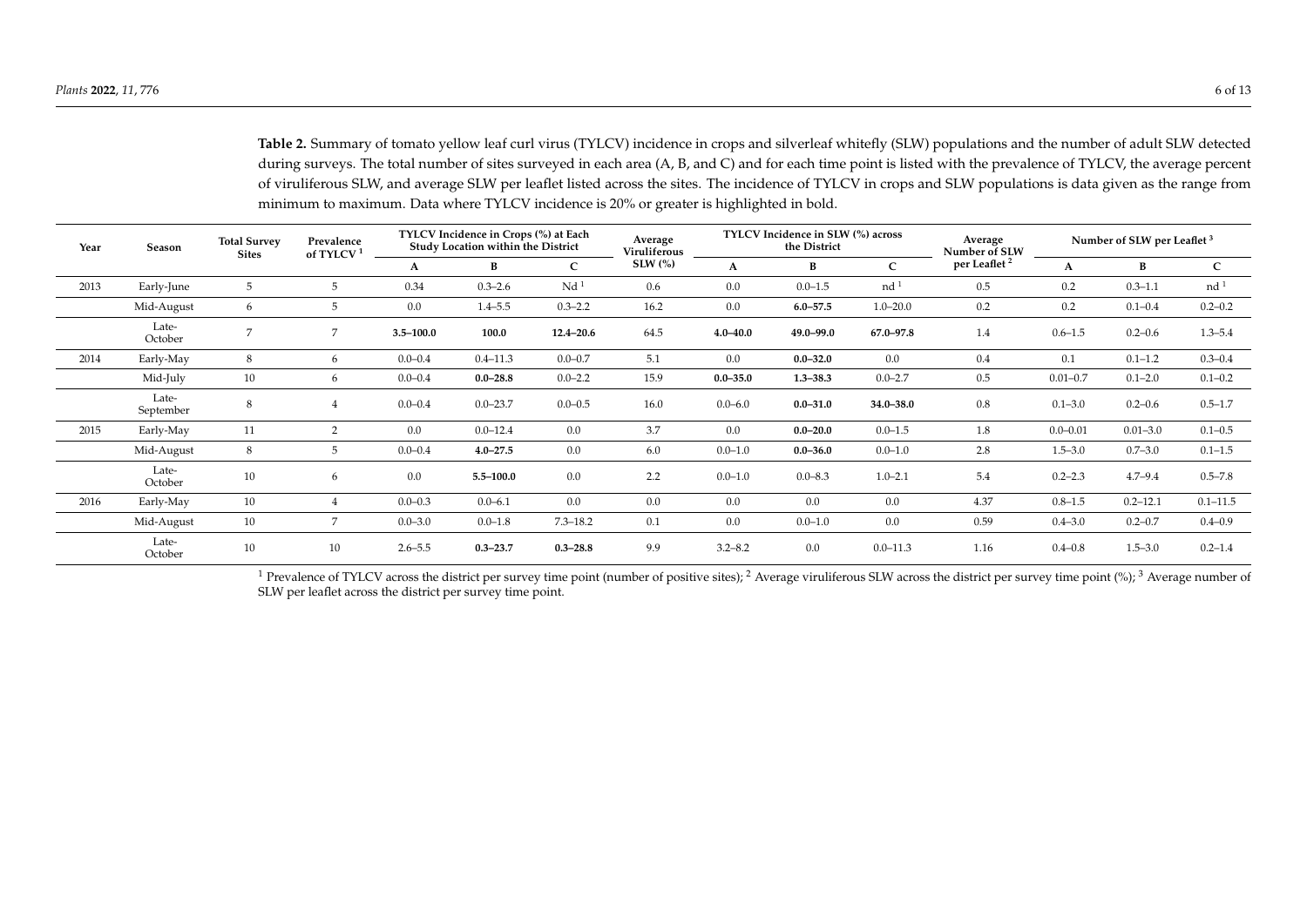<span id="page-6-0"></span>

**Figure 1.** Distribution and severity of tomato yellow leaf curl virus (TYLCV) in the study area from 2013–2016. The three distinct survey areas are denoted as A, B, and C. Survey time points during the season are depicted as early = dot, mid = triangle, and late = square and TYLCV incidence in crops (shown as a percentage in brackets) by colour with no virus = purple, low  $(0.1-5%)$  = green, mod  $(5.1-10\%)$  = yellow, high  $(10.1-30\%)$  = orange and very high  $(>30\%)$  = red.

Monitoring vector populations for viruliferous adults revealed variation in relation to the percent of individuals carrying TYLCV. Of note is the variation between the incidence of TYLCV within a tomato crop and the percent of viruliferous SLW collected from that crop (Tables [1](#page-2-0) and [2\)](#page-5-0). Sites where the percent of viruliferous SLW was one-third different from the incidence of TYLCV in the crop was considered evidence of a migratory adult SLW population. There were 31 sites where migratory SLW were detected, and of these, 15 had SLW populations with percent viruliferous SLW greater than in-crop incidence of virus (Table [1,](#page-2-0) grey shading). These events generally occurred in mid- to late-season and indicated that the primary spread of TYLCV continued through the season, particularly in 2013 and 2014. The incidence of TYLCV in crops also did not correlate with the SLW population level within that crop. There are multiple examples of where the SLW population per leaflet is high, but the TYLCV incidence in the crop is low and vice versa (Table [1\)](#page-2-0). The prevalence of TYLCV within the district decreased by over 17% after the widespread adoption of *Ty-1* hybrids. Before 2015, TYLCV was detected at 35/44 sites (75%) compared to 34/59 sites (57.6%) after 2014. This difference was, however, not statistically significant in a one-way ANOVA test (results not shown).

Interestingly, more migratory populations of SLW with higher percentages of viruliferous than in crop virus incidence occurred in the seasons before 2015 (Table [1—](#page-2-0)grey shading). Prior to 2014, there was very low use of hybrids with the TYLCV resistance gene *Ty-1*. Large commercial trials of *Ty-1* hybrids occurred in 2014, and the hybrids were almost uniformly adopted in 2015 and 2016, except for a few susceptible crops grown early in 2016. Before 2015, there were 13 examples of migratory SLW with higher viruliferous percentages than in crop virus incidence and only two examples after 2014. Conversely, there were 14 examples of migratory SLW populations with lower viruliferous percentages than virus incidence in crops after 2014, and only two examples before 2015 (Table [1—](#page-2-0)orange shading). The average percentages of viruliferous SLW across the district were also lower post-2014 (Table [2\)](#page-5-0). The populations with the most viruliferous SLW were the end of season 2013 (64.5%) and mid-late 2014 (16%), whereas, for 2015 and 2016, the highest was 6–10%.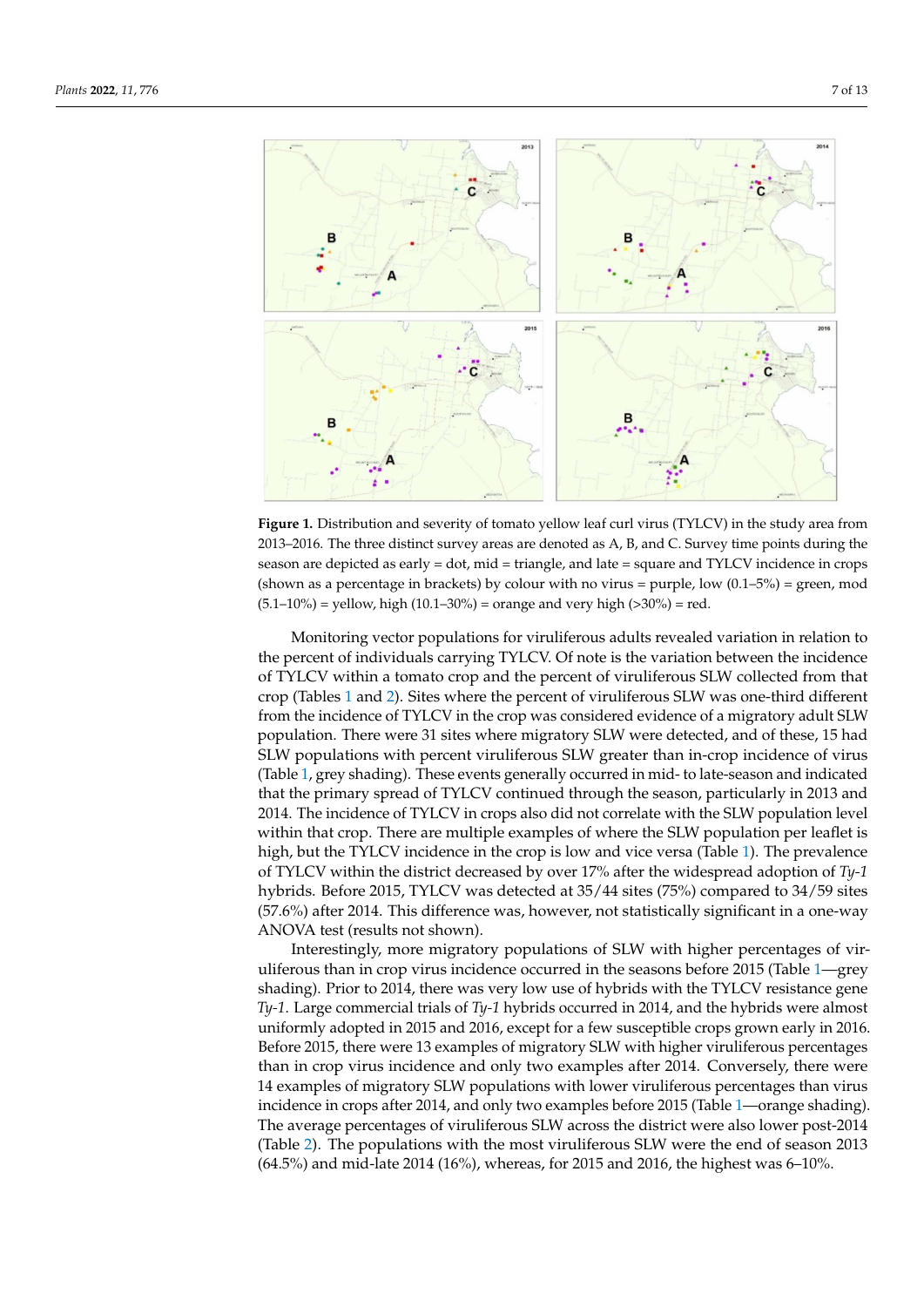### *2.3. Whitefly Numbers and Rainfall*

Evaluation of weather data indicated the amounts and timing of rainfall influences populations of SLW, with wet autumn weather decreasing populations compared to drier conditions. No obvious differences were observed for average minimum or maximum temperatures across the four years of study. During the study, the highest SLW numbers were recorded in late 2015 and early-2016 (Table [2,](#page-5-0) Figures [2](#page-7-0) and [3\)](#page-8-0). The 2013 wet season was relatively normal, with almost 250 mm of rain in February. The continued rain through March and a late rain event of almost 50 mm in May most likely contributed to a low population of SLW in the early production season (Figure [3\)](#page-8-0). The SLW population increased about 3.5-fold by season end. By contrast, 2014 had a relatively dry start, with the monthly average for January almost 150 mm less than in 2013; however, there was a significant rain event (almost 200 mm) in April. This late high rainfall most likely contributed to a low SLW population at the start of the season, as seen in early 2013. The slight recovery of whitefly populations in 2013 but not in 2014 is most likely due to very dry conditions between June and October in 2013. In contrast, for 2014, there were ongoing rain events that continued to suppress the population, with the average population only increasing 2-fold by season end. For 2015, normal rainfall occurred in January, followed by a dry February (average of only *ca* 50 mm) and then almost no further rainfall until the following January. SLW numbers during 2015 were high early, at least 4-fold higher than for the similar time point in 2013 and 2014. The population continued to build at a similar rate to 2013, about 3-fold by season end. The 2015–2016 summer wet season was unusually dry, with less than 50 mm of rainfall until January 2016. The 2016 summer rainfall was lower than previous years, and this, in combination with very high SLW numbers at the end of 2015, contributed to the high whitefly populations detected during May 2016. The high rainfall in June (>100 mm) and following rain in September led to the lower insect populations detected during the remainder of that season. The SLW population decreased by about 4-fold in 2016 by season end compared to 2013 and 2015, which were dry through the season and had increasing SLW populations. No obvious trends at the site within the districts (i.e., A, B, or C) among the population levels of SLW were detected.

<span id="page-7-0"></span>

**Figure 2.** Distribution and population density of silverleaf whitefly (SLW) in the study area for years 2013 -2016. The three distinct survey areas are denoted as A, B, and C. Survey time points during the season are depicted as early = dot, mid = triangle, and late = square and population densities by number of adult SLW per leaflet indicated in brackets and colour coded with no SLW = purple, very low  $(0.01-0.09)$  = light blue, low  $(0.1-1.0)$  = green, mod  $(1.1-3.0)$  = yellow, high  $(3.1-5.0)$  = orange, very high  $(>5.0)$  = red.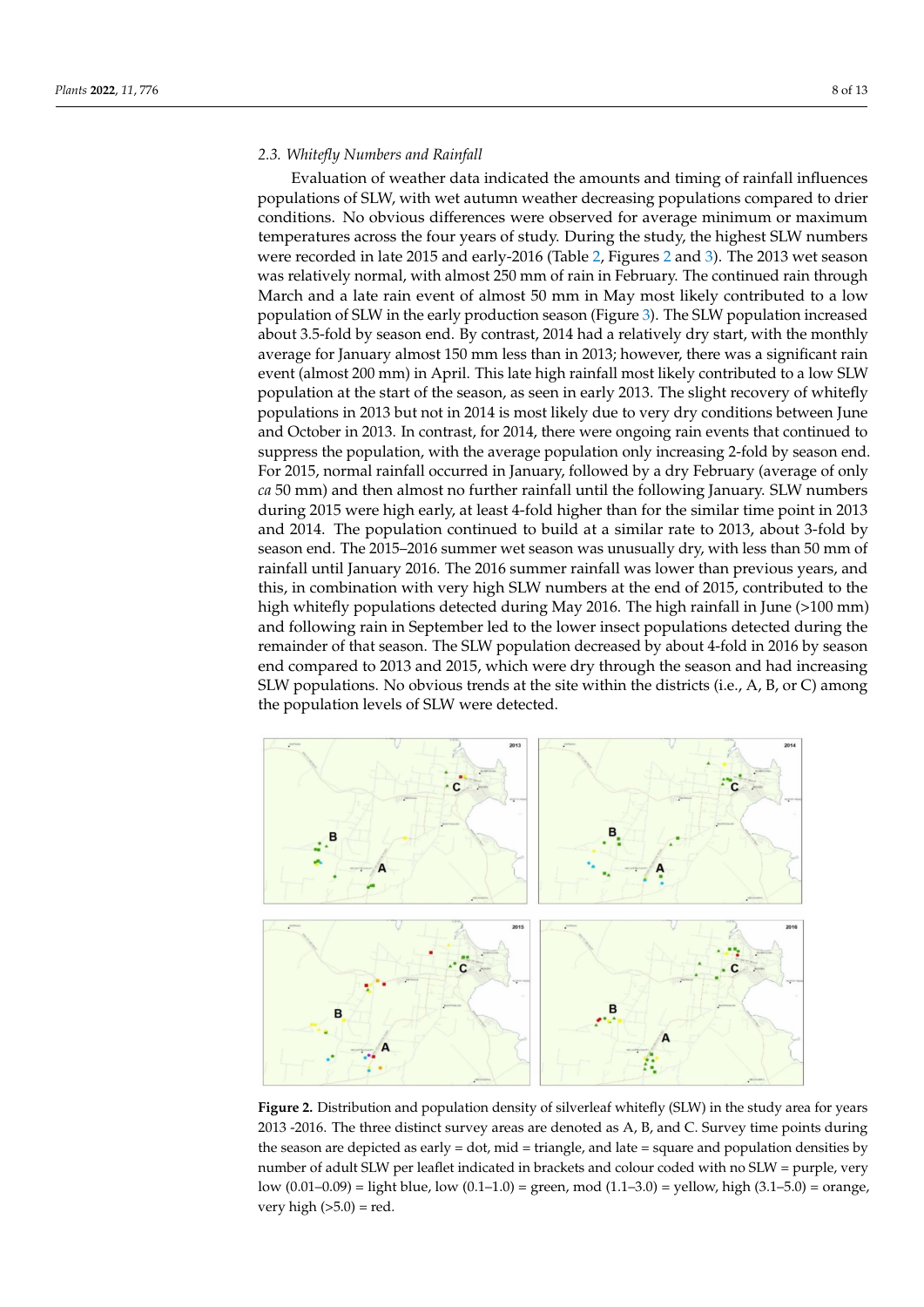<span id="page-8-0"></span>

**Figure 3.** Graph of rainfall and silverleaf whitefly (SLW) populations during the study period. Rainfall is shown in mm on the left *y*-axis and SLW populations as adults per leaf on the right *y*-axis. Data is provided as a monthly average.

#### **3. Discussion**

The relatively recent introduction of TYLCV into a new production district allowed the spread of a begomovirus to be monitored spatially and temporally in a dry tropics environment which has a clear break in crop production. This provided insight into how quickly the virus established and spread within this environment and how weather influences vector and virus distributions.

The incidence of TYLCV within crops and its prevalence throughout the production district was shown to be influenced by vector populations, crop location, and the use of *Ty-1* virus-resistant hybrids. Vector populations were influenced by the intensity and timing of rainfall and not by location. Dry conditions favoured SLW population increases compared to wet conditions, which do the opposite. There was very limited use of *Ty-1* hybrids pre-2013 or during the 2013 season, and by season end, crops had moderate levels of SLW and high virus incidence. The 2014 season had some *Ty-1* crops and was highly influenced by rainfall which kept SLW numbers at low levels all season, and consequently, TYLCV incidences were also low to moderate. Conversely, the 2015 season and start to the 2016 season had high SLW populations, driven by an unusually dry summer. Most crops in the 2015 and 2016 seasons used *Ty-1* hybrids. The exception was a few crops in early 2016. Although SLW levels were higher during these seasons than observed in 2013, TYLCV incidence was lower, probably due to the widespread adoption of the *Ty-1* hybrids lowering virus spread.

Lapidot et al. [\[22](#page-12-3)[,23\]](#page-12-4) reported lower TYLCV accumulation and subsequent transmission rates from highly resistant tomato hybrids. The studies also report that adult whiteflies are attracted to virus-infected plants, and once they acquire the virus, they are attracted to uninfected plants. These results were corroborated by Legarrea et al. [\[24\]](#page-12-5), who reported lower TYLCV accumulation *in planta* in resistant hybrids and changes in SLW feeding preferences based on virus infection. This supports the observed field results from the current study. There was a reduction in the incidence of TYLCV within crops since the widespread adoption of resistant hybrids across the dry tropics district; however, although the incidence was reduced, virus spread continued. The distribution of TYLCV across the district was not overly influenced by using resistant hybrids as the virus was detected at all sites by season end in 2016. There were also fewer detections of migratory viruliferous SLW populations detected after adopting the resistant hybrids. This is partly explained by the lower transmission efficiency from *Ty-1* crops during the season. Once primary spread from weeds has occurred early in the season, the major reservoirs of virus for continued spread during the season are the tomato crops, as multiple sequential plantings are done throughout the season. Where these crops are a resistant hybrid, virus transmission is less efficient, thus reducing the likelihood of detection of migratory viruliferous SLW populations.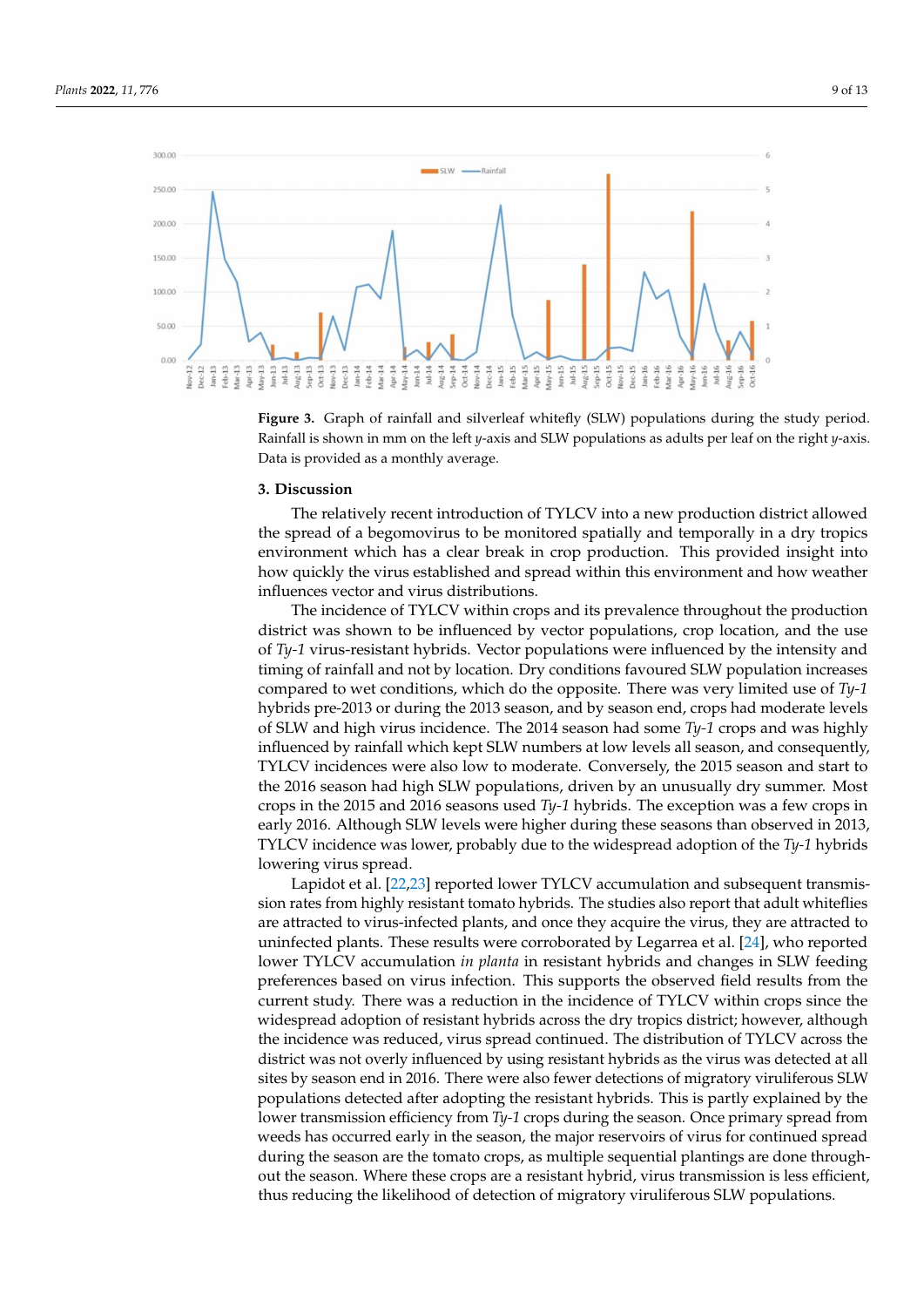Legarrea et al. [\[24\]](#page-12-5) reported lower virus titre in SLW fed on resistant hybrids compared to susceptible ones, and Srinivasan et al. [\[25\]](#page-12-6) reported a half to two-thirds lowered acquisition efficiency of TYLCV when SLW fed on *Ty-1* resistant compared to susceptible hybrids. This did not, however, translate to differences in transmission efficiencies in controlled experiments [\[25\]](#page-12-6). Srinivasan et al. [\[25\]](#page-12-6) suggest that under heavy inoculum and vector pressure, it is unlikely that the use of *Ty-1* hybrids will result in a reduction of TYLCV in susceptible hybrids because the resistant ones are a reservoir for the virus and can support SLW populations. The results from the current study indicate this is not the case. It is reasonable to expect that the lowered acquisition efficiencies will impact field transmission due to a high likelihood of SLW populations having a lower proportion of viruliferous adults. Our results show for seasons where *Ty-1* crops were predominantly grown (2015 and 2016), the average percentage of viruliferous SLW was vastly less than detected during seasons of susceptible crops (2013–2014). Our results have also shown lower TYLCV incidences occurred within the district despite high SLW pressure for seasons where *Ty-1* hybrids are mostly grown. Although data on virus incidence in susceptible hybrids is limited, in early 2016, almost half of the survey sites had a susceptible hybrid, and there was either a low incidence of TYLCV or no virus detected from these crops. This was with the highest SLW pressure recorded during the study.

The abundance of alternative hosts for TYLCV during the non-cropping season is also important in understanding virus disease outbreaks. Campbell et al. [\[21\]](#page-12-2) reported the presence of three important TYLCV weed hosts, *Trianthema portulacastrum*, *Solanum americanum*, and *Amaranthus viridis* in the Bowen production district. Of these, *S. americanum* is a preferred host of SLW in this district, whereas the other two species are not. *S. americanum*, however, is mostly low in abundance during the summer wet season, as is *A. viridis*, whereas *T. portulacastrum* has a high abundance [\[21\]](#page-12-2). The major role these weeds have in the epidemiology of TYLCV is through primary movement from the environment into early tomato crops. This type of primary spread is recognized as very important in the development of disease epidemics caused by whitefly-transmitted viruses [\[26\]](#page-12-7). There is a clear break in the production of tomatoes over the summer. In seasons where drier conditions coincide with early plantings of tomatoes, the likelihood of migration of SLW from these weed hosts into crops is much higher. Results from vector monitoring activities support this with higher average SLW populations detected early season in 2015 and 2016, compared to 2013 and 2014. Where these weeds also host TYLCV, the flow-on effect is an increased primary spread of the virus. The distribution of weed hosts also partially explains the site differences observed for TYLCV incidence. The virus incidences detected during the study were generally higher for crops grown in area B than elsewhere. The production blocks in this area are surrounded by large tracts of very weedy land, including cattle grazing properties and waterways. The other two areas are less affected by weeds, particularly area C, which is close to a township.

Understanding the impact of a newly introduced begomovirus requires information on virus and vector host ranges, the likely access to host-virus resistance, and the seasonal weather patterns which strongly affect whitefly population dynamics. Although the *Ty-1* hybrids allow profitability to continue in the presence of TYLCV, the introduction of another tomato-infecting begomovirus into Australian production districts would result in major economic losses. It would be unlikely that host resistance would be a viable solution, even if available, as it would be difficult to introgress more genes into a background already requiring resistance to five other pathogens. For other tropical and subtropical Australian vegetable crops, the outcome would be similar due to the low availability of virus resistance genes. Instead, monitoring seasonal weather patterns and strategic deployment of insecticides, biological control agents, and weed control would be essential to allow profitable production to continue.

This study has shown that a begomovirus within a dry tropical environment can easily establish within a single growing season and spread to all areas of susceptible hosts within the district within two growing seasons. It provides very little time for industry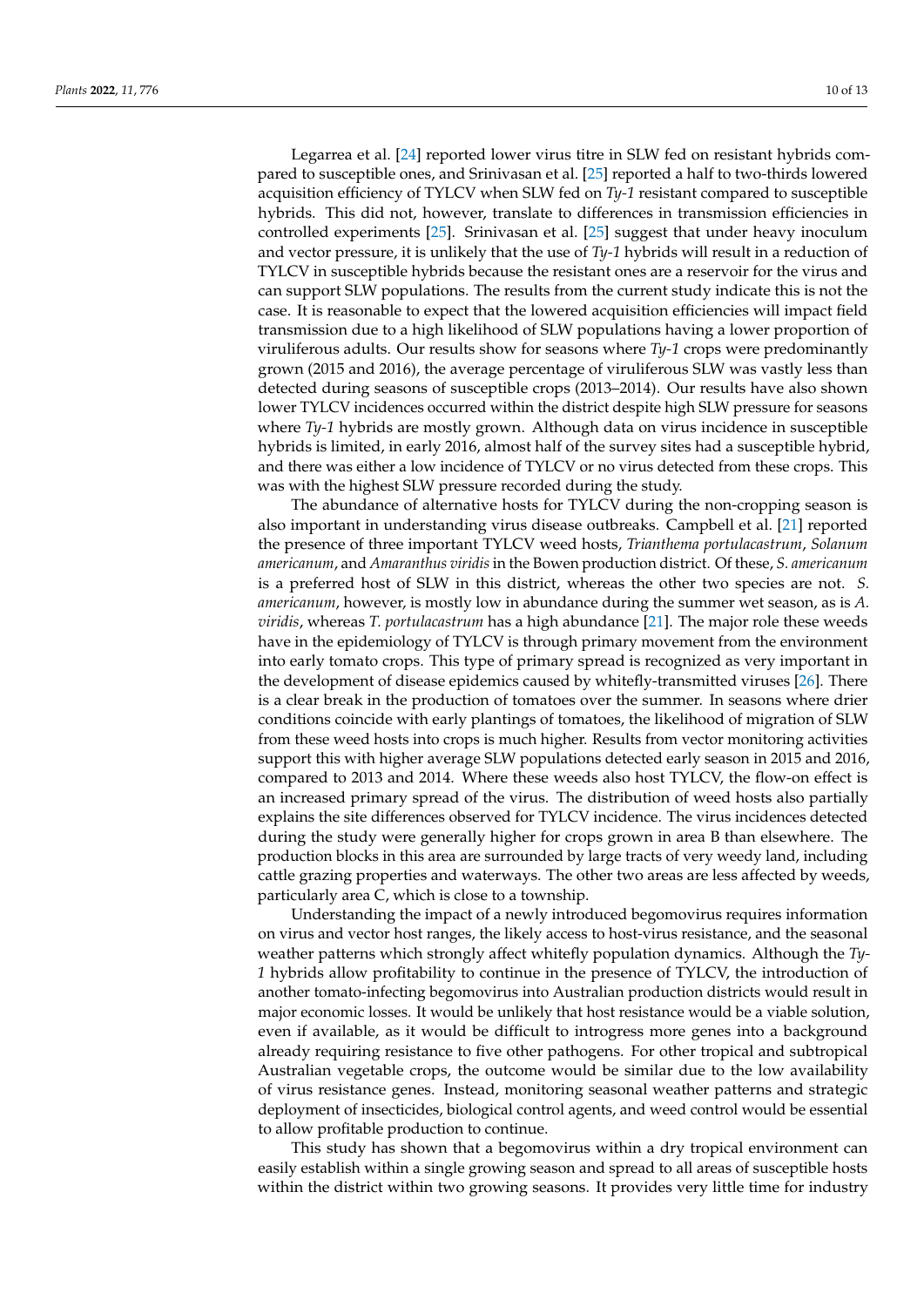to respond to a new disease threat. Further preparedness research is needed to develop strategies to manage begomoviruses. Research is also needed to evaluate other tropical and sub-tropical production districts within Australia to better predict impacts from newly introduced begomoviruses.

### **4. Materials and Methods**

### *4.1. Genetic Diversity of TYLCV*

Potential change in virus diversity was monitored by whole genome sequencing of reference TYLCV isolates collected in the Bowen district in 2011, 2013, and 2015. Full genome sequences were created by Sanger sequencing overlapping PCRs created using the primer pairs: TY\_214\_F (5'-TACGAGCCCAATACATT GGGC-3') and TY\_1339\_R (5'-GATAAGATTCAACCACAACATCAG-3'), TY1019\_F (5'-GCCTCTAATCCAGTGTATGC AACTATG-3') and TY\_2016\_R (5'-GAACGTCGT ATCTTCCGCTGCGCGG3'), TY\_1759\_F (5'-CCGTACTTTGTGTTGCTTTGCCAGTCC-3') and TY\_394\_R (5'-GCTGCTGTATGGGCT GTCGAAGTTC-3').

# *4.2. TYLCV and Vector Monitoring*

Surveys of tomato crops were completed from 2013 to 2016. This was done at threetime points, approximately two months apart, during the commercial production period (March to November). Survey sites were spread across the three major production areas within the district, which are approximately 5–20 km from each other (Figure [1\)](#page-6-0).

Survey sites were selected along the edges of crop production blocks, particularly corners where possible, as these are closest to potential environmental reservoirs of TYLCV and SLW. Each survey consisted of a collection of 300 random leaf samples from a designated area delimited by 20 rows and eight trellis panels of tomato, each 3–4 m in length. Except for sites 360 and 376, only 200 samples were collected. The total number of plants present in the designated survey area was approximately 1500 to 2000. Within the same designated area, whitefly was collected from 80–125 sampling points using a vacuum method. Each sampling point was equivalent to an area of four tomato leaflets (equivalent to one compound leaf). Crops were only monitored for TYLCV as there are no other SLW-vectored viruses affecting tomatoes in this district.

# *4.3. Sample Indexing*

Total nucleic acid extracts (TNAEs) were prepared from tomato leaf samples using the Qiagen Biosprint Kit as per manufacturers' instructions and from whitefly samples using the method by [\[27\]](#page-12-8). Both plants and whiteflies were tested for TYLCV using a specific PCR assay [\[7\]](#page-11-6). Leaf samples were tested as bulks of 10 individual samples per survey site. Whitefly samples were also collected tested individually (up to 100) per site, or as 20 bulks of 5. For sites 545 and 555, where all bulks of 20 tested positive, a further 25 individuals were tested separately to better estimate the percent of viruliferous adults in the population. In 2016, additional SLW adults were tested at some sites where TYLCV wasn't detected in the first 100 adults tested, and virus incidence within the crop was at least 5%. For these sites, an additional 100 adults were tested in 20 bulks of 5. For samples where individuals were bulked together for molecular indexing, the percent incidence is given as a statistical estimate derived using a statistical model developed by M. Sharman (pers. Comm.), based on [\[28,](#page-12-9)[29\]](#page-12-10). The whitefly present in the district were morphologically confirmed as SLW from representative samples collected during the study.

#### *4.4. Weather Monitoring*

Weather data from the nearby Australian Bureau of Meteorology stations was sourced for the study period. The locations are shown in Figure S1. Maximum and minimum temperature and rainfall were analysed for the wet and dry seasons. The levels of whitefly were monitored through the season and mapped against weather data.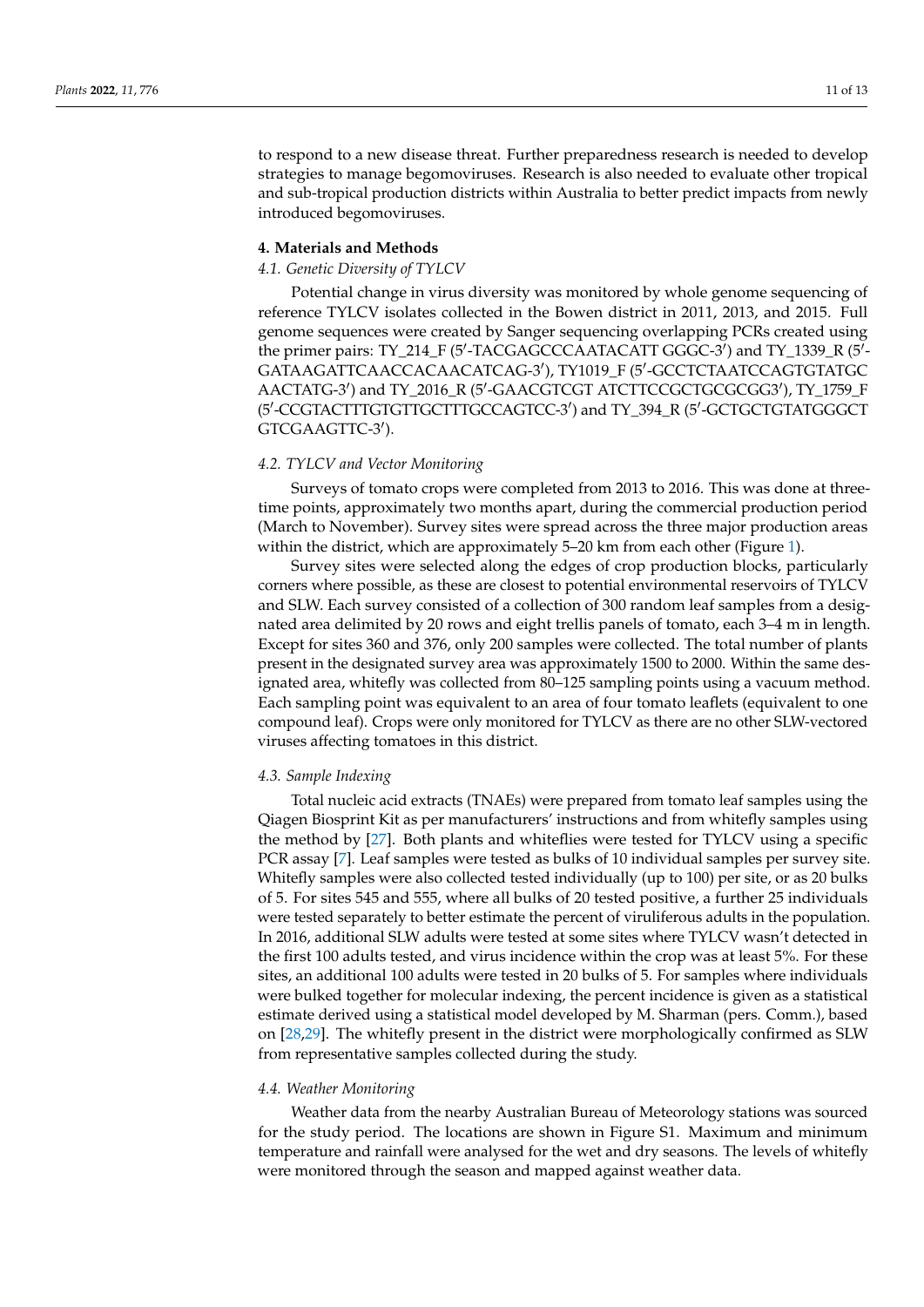**Supplementary Materials:** The following supporting information can be downloaded at: [https:](https://www.mdpi.com/article/10.3390/plants11060776/s1) [//www.mdpi.com/article/10.3390/plants11060776/s1,](https://www.mdpi.com/article/10.3390/plants11060776/s1) Figure S1: Spatial relationships between the three major production areas within the district (A, B and C) and weather stations (shown with blue markers) within the Bowen district. The black line indicates 5 km.

**Author Contributions:** Conceptualization, C.G.; methodology, C.G. and P.C.; formal analysis, C.G. and P.C.; investigation, C.G. and P.C., data curation, P.N., J.M. and P.C.; writing—original draft preparation, C.G.; writing—review and editing, C.G. and P.C.; project administration, C.G., funding acquisition, C.G. All authors have read and agreed to the published version of the manuscript.

**Funding:** This research was funded by Hort Innovation with co-investment from the Department of Agriculture and Fisheries, the Bowen Gumlu Growers Association, and funds from the Australian Government (Project VT13003: Improving productivity of fruiting solanaceous crops through areawide management of insect vectored viruses in Bowen).

**Institutional Review Board Statement:** Not applicable.

**Informed Consent Statement:** Not applicable.

**Data Availability Statement:** Data is contained within the article or Supplementary Materials.

**Acknowledgments:** The authors are grateful to Denis Persley for advice and John Fletcher; and Neil White for critical review of the manuscript. We also thank our funding partners and the local growers who allowed access to their commercial crops.

**Conflicts of Interest:** The authors declare no conflict of interest.

#### **References**

- <span id="page-11-0"></span>1. ICTV Genus: Begomovirus-Geminiviridae-ssDNA Viruses. Available online: [https://talk.ictvonline.org/ictv-reports/ictv\\_](https://talk.ictvonline.org/ictv-reports/ictv_online_report/ssdna-viruses/w/geminiviridae/392/genus-begomovirus) [online\\_report/ssdna-viruses/w/geminiviridae/392/genus-begomovirus](https://talk.ictvonline.org/ictv-reports/ictv_online_report/ssdna-viruses/w/geminiviridae/392/genus-begomovirus) (accessed on 21 February 2020).
- <span id="page-11-1"></span>2. Varma, A.; Malathi, V.G. Emerging Geminivirus Problems: A Serious Threat to Crop Production. *Ann. Appl. Biol.* **2003**, *142*, 145–164. [\[CrossRef\]](http://doi.org/10.1111/j.1744-7348.2003.tb00240.x)
- <span id="page-11-2"></span>3. Navas-Castillo, J.; Fiallo-Olive, E.; Sánchez-Campos, S. Emerging Virus Diseases Transmitted by Whiteflies. *Annu. Rev. Phytopathol.* **2011**, *49*, 219–248. [\[CrossRef\]](http://doi.org/10.1146/annurev-phyto-072910-095235) [\[PubMed\]](http://www.ncbi.nlm.nih.gov/pubmed/21568700)
- <span id="page-11-3"></span>4. Gunning, R.V.; Byrne, F.J.; Condé, B.D.; Connelly, M.I.; Hergstrom, K.; Devonshire, A.L. First Report of B-Biotype Bemisia Tabaci (Gennadius) (Hemiptera: Aleyrodidae) in Australia. *Aust. J. Entomol.* **1995**, *34*, 116. [\[CrossRef\]](http://doi.org/10.1111/j.1440-6055.1995.tb01298.x)
- <span id="page-11-4"></span>5. Wongnikong, W.; Hereward, J.P.; van Brunschot, S.L.; Cappadonna, J.K.; Walter, G.H. Assessment of Relative Host Plant Quality for Three Cryptic Species of the Bemisia Tabaci Species Complex in Australia. *Arthropod-Plant Interact.* **2021**, *15*, 845–859. [\[CrossRef\]](http://doi.org/10.1007/s11829-021-09863-z)
- <span id="page-11-5"></span>6. Barro, P.J.; Hart, P.J. Mating Interactions between Two Biotypes of the Whitefly, Bemisia Tabaci (Hemiptera: Aleyrodidae) in Australia. *Bull. Entomol. Res.* **2000**, *90*, 103–112. [\[CrossRef\]](http://doi.org/10.1017/S0007485300000201)
- <span id="page-11-6"></span>7. Van Brunschot, S.L.; Persley, D.M.; Geering, A.D.W.; Campbell, P.R.; Thomas, J.E. Tomato Yellow Leaf Curl Virus in Australia: Distribution, Detection and Discovery of Naturally Occurring Defective DNA Molecules. *Australas. Plant Pathol.* **2010**, *39*, 412–423. [\[CrossRef\]](http://doi.org/10.1071/AP10083)
- <span id="page-11-7"></span>8. Hohnle, M.; Hofer, P.; Bedford, I.D.; Briddon, R.W.; Markham, P.G.; Frischmuth, T. Exchange of Three Amino Acids in the Coat Protein Results in Efficient Whitefly Transmission of a Nontransmissible Abutilon Mosaic Virus Isolate. *Virology* **2001**, *290*, 164–171. [\[CrossRef\]](http://doi.org/10.1006/viro.2001.1140)
- <span id="page-11-8"></span>9. Kitamura, K.; Ogawa, T.; Sharma, P.; Ikegami, M. First Report of Honeysuckle Yellow Vein Mosaic Virus on Tomato Affected by Yellow Dwarf Disease in Japan. *Plant Pathol.* **2008**, *57*, 391. [\[CrossRef\]](http://doi.org/10.1111/j.1365-3059.2007.01677.x)
- <span id="page-11-9"></span>10. Davis, R.I.; Jones, L.M.; Pease, B.; Perkins, S.L.; Vala, H.R.; Kokoa, P.; Apa, M.; Dale, C.J. Plant Virus and Virus-like Disease Threats to Australia's North Targeted by the Northern Australia Quarantine Strategy. *Plants* **2021**, *10*, 2175. [\[CrossRef\]](http://doi.org/10.3390/plants10102175)
- <span id="page-11-10"></span>11. Pacheco, I. Detection and Distribution of Geminiviruses in Mexico and the Southern United States. *Phytopathology* **1996**, *86*, 1186. [\[CrossRef\]](http://doi.org/10.1094/Phyto-86-1186)
- 12. Polston, J.E.; Anderson, P.K. The Emergence Of Whitefly-Transmitted Geminiviruses in Tomato in the Western Hemisphere. *Plant Dis.* **1997**, *81*, 1358–1369. [\[CrossRef\]](http://doi.org/10.1094/PDIS.1997.81.12.1358) [\[PubMed\]](http://www.ncbi.nlm.nih.gov/pubmed/30861786)
- 13. Polston, J.E.; McGovern, R.J.; Brown, L.G. Introduction of Tomato Yellow Leaf Curl Virus in Florida and Implications for the Spread of This and Other Geminiviruses of Tomato. *Plant Dis.* **1999**, *83*, 984–988. [\[CrossRef\]](http://doi.org/10.1094/PDIS.1999.83.11.984)
- 14. Seal, S.E.; Jeger, M.J.; Van den Bosch, F.; Karl Maramorosch, A.J.S.; Thresh, J.M. Begomovirus Evolution and Disease Management. *Adv. Virus Res.* **2006**, *67*, 297–316.
- 15. Brown, J.K. The Bemisia Tabaci Complex: Genetic and Phenotypic Variability Drives Begomovirus Spread and Virus Diversification. *APSnet Featur.* **2007**, *1*, 25–56. [\[CrossRef\]](http://doi.org/10.1094/APSnetFeature-2007-010)